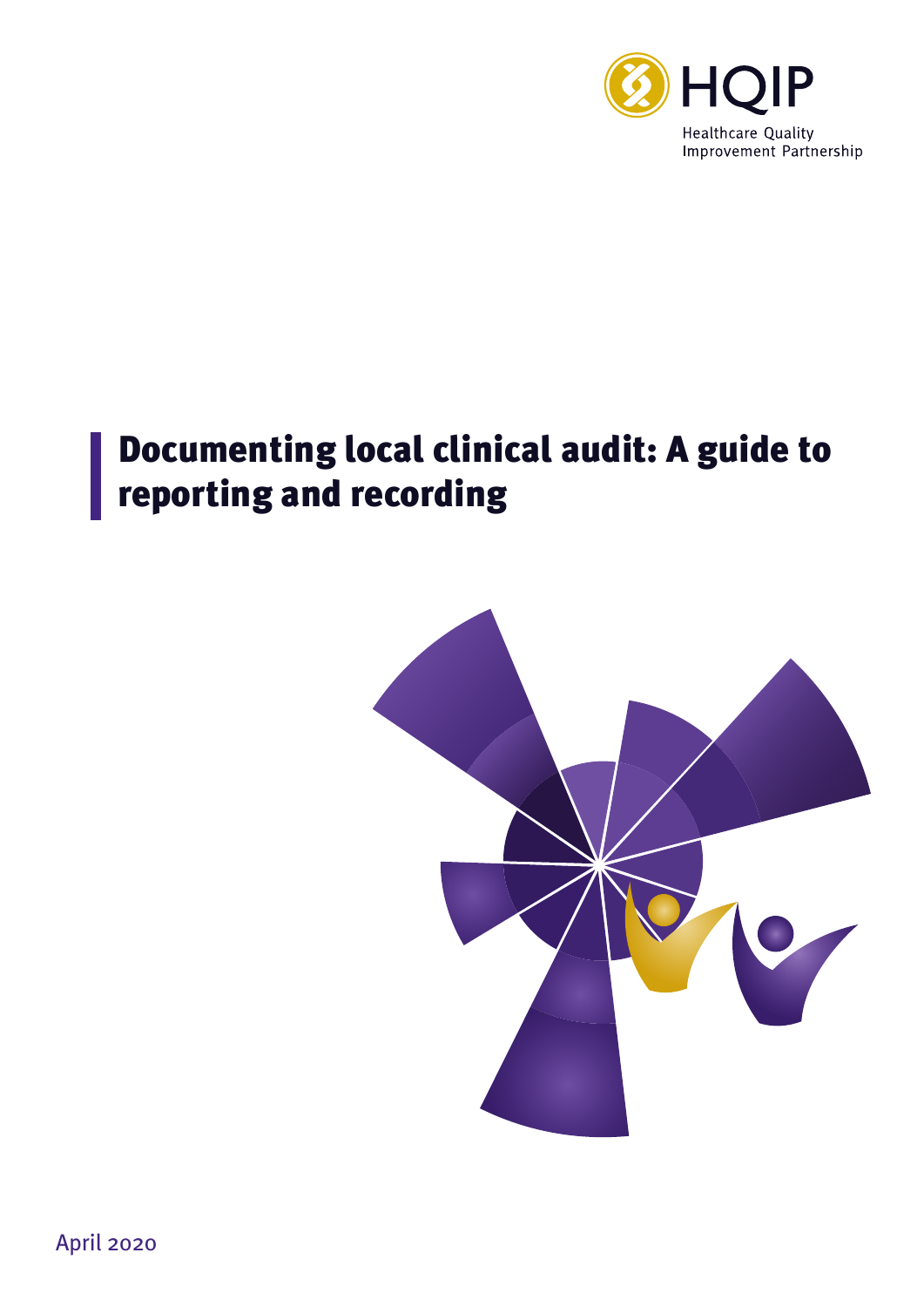

## HQIP Healthcare Quality

#### **Review 2020:**

Sally Fereday, Quality Improvement Consultant Kim Rezel, HQIP Caroline Rogers, HQIP Eva Duffy, HQIP

**Previous authors:** Mandy Smith, HQIP Sally Fereday, HQIP

#### **Version history:**

*January 2012:*<br>October 2016: *April 2020 (revised)* **Next review:** *April 2023* 

*September 2009:* (first published as *Template for clinical audit report*) *October 2016:* (significantly revised and re-published as *Documenting local clinical audit*)

© 2016 Healthcare Quality Improvement Partnership Ltd (HQIP) Design: Pad Creative www.padcreative.co.uk

Do you need to print this document? Please consider the environment before printing.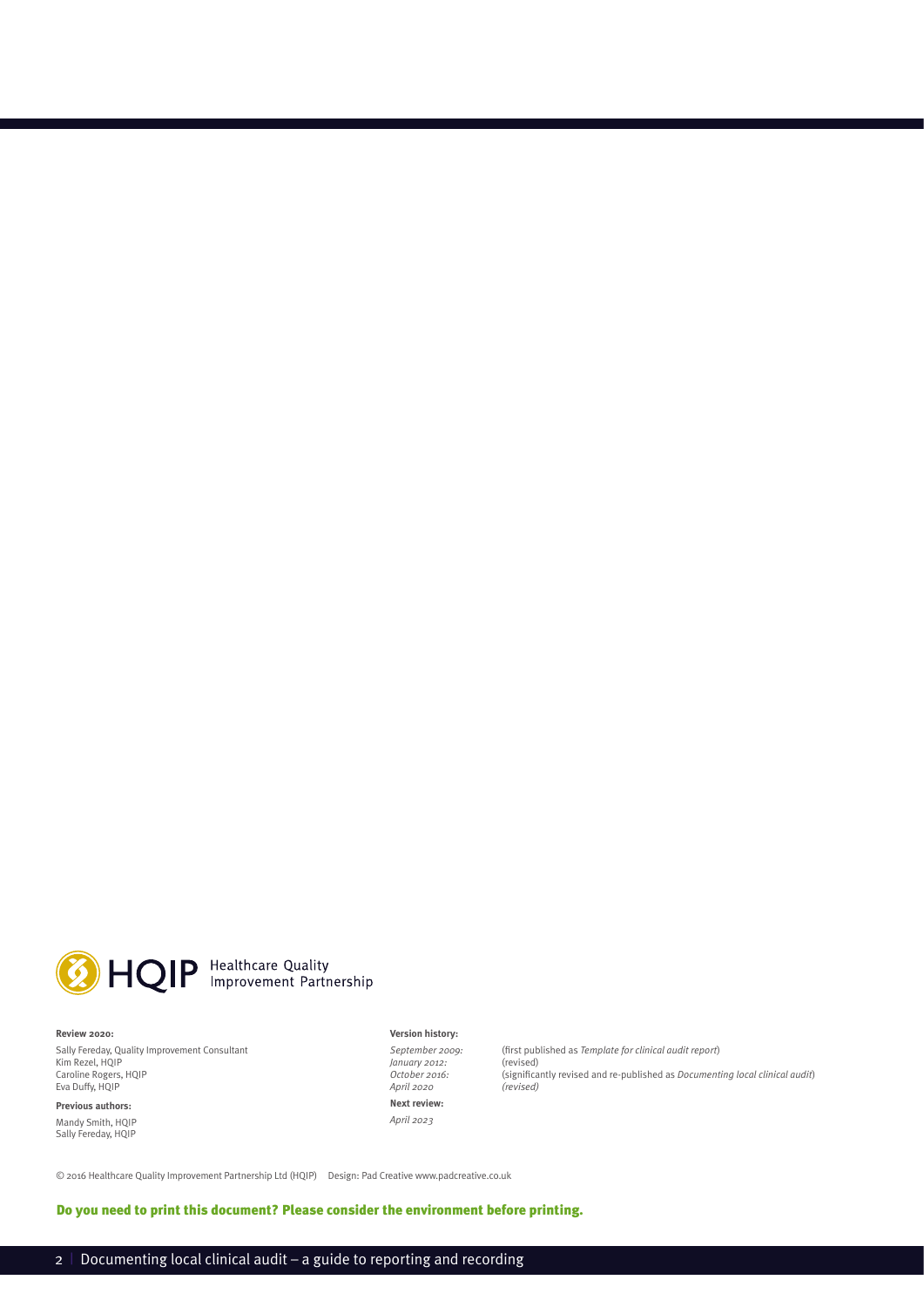

# **Contents**

| Overview                                                      | 4  |
|---------------------------------------------------------------|----|
| The purpose of documentation                                  | 5  |
| Producing the clinical audit report                           | 5  |
| Summary reports for clinical assurance and Trust management   | 7  |
| Reporting requirements at different organisational levels     | 8  |
| Sharing reports with commissioners                            | 9  |
| Involving patients and the public in clinical audit reporting | 9  |
| Publicising and promoting clinical audit and QI               | 9  |
| A note on clinical audit posters                              | 10 |
| Appendix 1. Clinical audit report template                    | 11 |
| <b>References</b>                                             | 23 |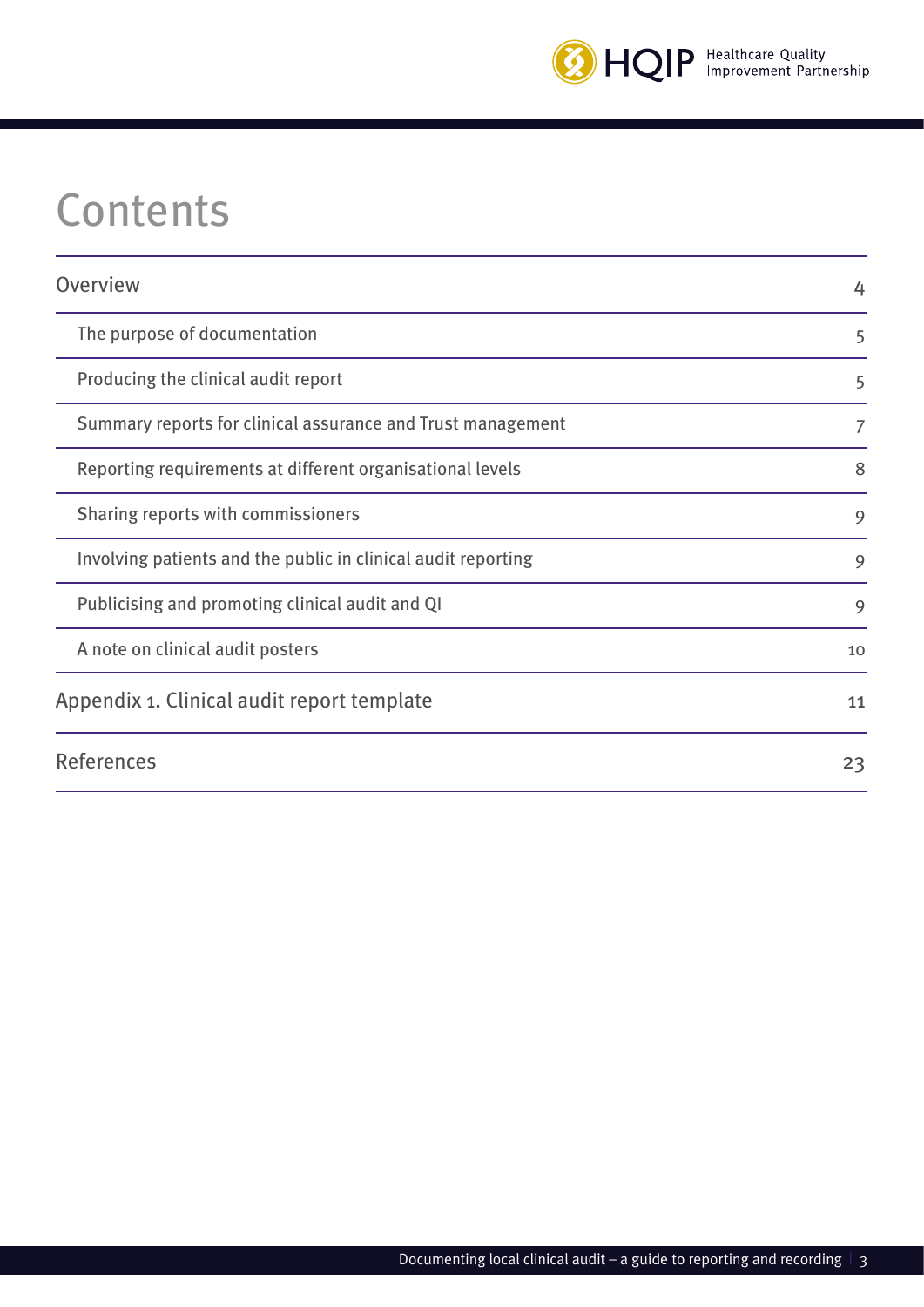# **Overview**

This document is the result of wide consultation and workshops with clinicians, service managers and clinical audit staff, as well as representatives of a range of professional bodies including the Academy of Medical Royal Colleges.

Clinical audit is one of a range of quality improvement methodologies that can deliver improved processes and outcomes for service users.

The *[NHS Long Term Plan](https://www.england.nhs.uk/long-term-plan/)* states: "Systematic methods of Quality Improvement (QI) provide an evidence-based approach for improving every aspect of how the NHS operates. Through developing their improvement capabilities, including QI skills and data analytics, systems will move further and faster to adopt new innovations and service models and implement best practices that can improve quality and efficiency and reduce unwarranted variations in performance. A programme to build improvement capability is established in around 80% of the trusts rated 'outstanding' by the Care Quality Commission."

Similarly, the *[NHS Patient Safety Strategy](https://improvement.nhs.uk/resources/patient-safety-strategy/)* states that the NHS "must support continuous and sustainable improvement, with everyone habitually learning from insights to provide safer care tomorrow than today. Quality Improvement provides the necessary coherence and aligned understanding of this shared approach to maximise its impact. It offers tools to understand variation, study systems, build learning and capability, and determine evidence-based interventions and implementation approaches to achieve the desired outcomes."

Some NHS Trusts have integrated their clinical audit activities into a wider programme of quality improvement. Different approaches to such integration work well in different organisations, and at present there is no single consensus on how such an integrated approach should be achieved or governed.

However, there are distinct statutory and contractual requirements for clinical audit that healthcare providers must meet. The statutory and mandatory frameworks that regulate clinical audit within the NHS in England continue to evolve,

and are detailed within HQIP's publication, *[Statutory and](https://www.hqip.org.uk/resource/hqip-statutory-and-mandatory-requirements-in-clinical-audit-guidance/#.XphEQVNKi8g)  [mandatory requirements in clinical audit](https://www.hqip.org.uk/resource/hqip-statutory-and-mandatory-requirements-in-clinical-audit-guidance/#.XphEQVNKi8g)*.<sup>1</sup> Our guidance on clinical audit strategy, policy, and programme development aims to support NHS Trusts in meeting these requirements, as well as ensuring that they use clinical audit effectively to improve the quality of their services. While the guidance itself refers to clinical audit, many aspects can be applied to other quality improvement methods, and can be used to develop integrated policies. It is for each Trust to determine how they should approach clinical audit and quality improvement, and how they use this guidance.

HQIP suggests that the four organisational documents below are necessary for the effective management of clinical audit. These documents are closely linked and should be read together.

- **• A policy for the use and conduct of clinical audit:** To set out the principles, roles, responsibilities and practices a healthcare provider will follow in auditing clinical practice, and improving the quality of services to meet the needs of patients, healthcare commissioners, healthcare regulators, and others
- **• A strategy for the development of clinical audit:** To describe how a healthcare provider will implement the policy, and increase the impact of audit on clinical services
- **• A clinical audit programme:**

To present a prioritised summary of planned clinical audit activity and outcomes, that is regularly updated and scrutinised in accordance with the above clinical audit policy and strategy

**• A clinical audit report template:** To provide consistency in clinical audit reporting.

This publication describes how clinical audits undertaken at a local level should be documented. It includes a template for a clinical audit report that is intended to be adaptable for local use. While the focus of the guide is on clinical audit, a similar approach can be used in documenting any quality improvement project undertaken by clinicians and clinical teams working at a local level.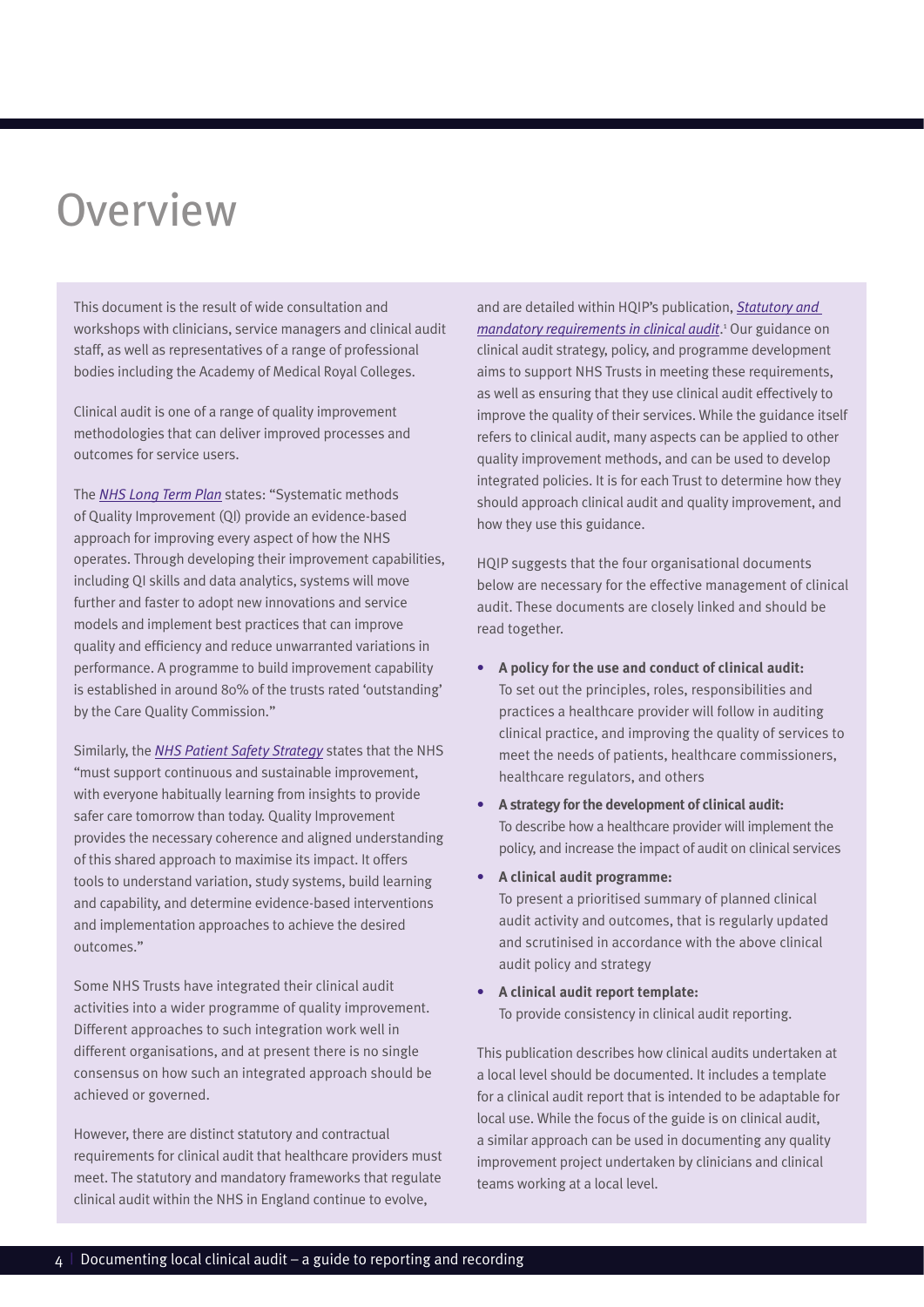### **The purpose of documentation**

The proper documentation of clinical audit is an essential element of good practice (see HQIP's *[Best practice in clinical](https://www.hqip.org.uk/resource/best-practice-in-clinical-audit/#.XphFe1NKi8h)  [audit](https://www.hqip.org.uk/resource/best-practice-in-clinical-audit/#.XphFe1NKi8h)*). 2 Documentation serves a number of purposes:

- It is required in order to register projects as part of the Trust's clinical audit programme
- Sharing plans for clinical audit with members of the clinical team and other stakeholders facilitates agreement and buyin to the process
- It allows the audit methodology, set out in an audit protocol, to be shared, reviewed, and tested
- Sharing the plans throughout the organisation prevents duplication of work by allowing other clinical services to make use of the design
- It facilitates monitoring of the audit process and outcomes
- It provides a permanent record of the audit
- It provides evidence of quality of service and of actions undertaken to improve quality, which can provide assurance for the Trust Board and other stakeholders
- It allows the audit to be shared with the wider community, through posters, presentations, and other publications

#### **Producing the clinical audit report**

Appendix 1 is a template for a full clinical audit report, to be used as the permanent record of a local clinical audit. This full report should be retained for a minimum of five years in accordance with the *[Records Management Code of Practice for](https://digital.nhs.uk/data-and-information/looking-after-information/data-security-and-information-governance/codes-of-practice-for-handling-information-in-health-and-care/records-management-code-of-practice-for-health-and-social-care-2016)  [Health and Social Care - Retention Schedules](https://digital.nhs.uk/data-and-information/looking-after-information/data-security-and-information-governance/codes-of-practice-for-handling-information-in-health-and-care/records-management-code-of-practice-for-health-and-social-care-2016)*; see also HQIP's guide, *[Information governance for local quality improvement](https://www.hqip.org.uk/resource/information-governance-in-local-quality-improvement/#.XphF7VNKi8g)*. 3

However this final full report is not the only documentation that might be required. Information about a clinical audit needs to be shared with colleagues, project stakeholders, the Trust and others at various stages in the clinical audit cycle. Producing the full report on a clinical audit is often seen as an activity that happens after the audit itself is complete, but in practice the most effective way to compile the final report is to make use of the interim documentation that should be produced as part of the audit process. The following table sets out how this can happen.

Please note that in this document, 'audit lead' means the individual, normally a clinician, who takes responsibility for ensuring that a specific clinical audit is carried out. 'Clinical lead' means the clinician who takes responsibility for clinical audit activities across a clinical service or division. See HQIP's *[Guide for clinical audit leads](https://www.hqip.org.uk/resource/guide-for-clinical-audit-leads/#.XphGH1NKi8h)*. 4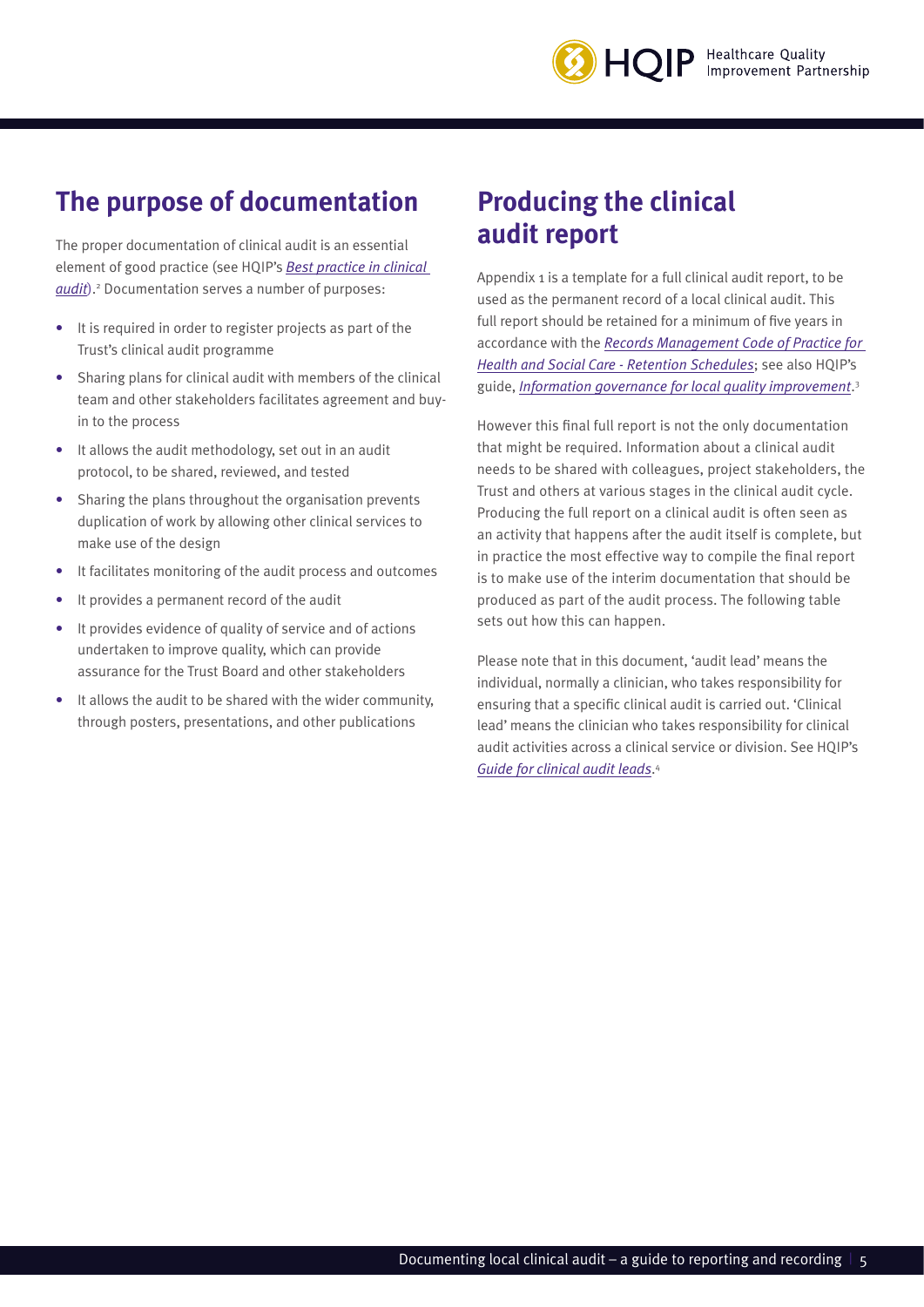| <b>Stage in the clinical</b><br>audit process                                 | <b>Documentation required</b>                                                                                                                                                                                                                                                                                                                                                                                                                                                                                                                                                                                                                                                                                                                                                                           |
|-------------------------------------------------------------------------------|---------------------------------------------------------------------------------------------------------------------------------------------------------------------------------------------------------------------------------------------------------------------------------------------------------------------------------------------------------------------------------------------------------------------------------------------------------------------------------------------------------------------------------------------------------------------------------------------------------------------------------------------------------------------------------------------------------------------------------------------------------------------------------------------------------|
| Audit proposal/<br>registration as part<br>of the clinical audit<br>programme | Audit proposal/registration documentation to be completed in accordance with Trust policy (see HQIP's<br>guide, Developing a clinical audit programme) <sup>5</sup> . Should include title of the audit, name of audit lead,<br>standards to be audited, etc.<br>Approved and signed off by the clinical lead and clinical audit manager.                                                                                                                                                                                                                                                                                                                                                                                                                                                               |
| Developing, piloting,<br>and agreeing<br>the clinical audit<br>methodology    | A full audit protocol should be developed based on the audit proposal/registration form. It should include<br>details of the audit sample and sample identification process, the data collection process including any<br>modifications made as a result of piloting data collection, and an analysis plan showing how the data will be<br>used to measure compliance with the audit standards (see HQIP's guide, Analysing quality improvement and<br>assurance data) <sup>6</sup> .<br>Approved and signed off by the clinical lead and stakeholders in accordance with Trust policy.                                                                                                                                                                                                                 |
| Sharing audit findings<br>with stakeholders                                   | Analysed data should be presented in accordance with the plan set out in the audit protocol. Any changes<br>to the audit method made during the data collection process should be explained, together with any<br>additional analysis necessary to inform action planning.<br>In many cases this information will be shared in a presentation that summarises the findings, but the full<br>background and detail should be available so that the validity of the findings can be understood.<br>Reviewed and acted upon by the audit lead and stakeholders.                                                                                                                                                                                                                                            |
| Action planning                                                               | A clinical audit action plan should be developed that addresses any shortfalls in compliance with the audit<br>standards - see Appendix 1 for a template. Where necessary, root cause analysis may be undertaken into any<br>shortfalls. Where possible, system improvements should be proposed to prevent or reduce the likelihood of<br>identified non-compliance with standards.<br>- See HQIP's guide, <i>Using root cause analysis techniques in clinical audit</i> 7 - and the details of the analysis<br>should be included in the full audit report.<br>Approved and signed off in accordance with Trust policy - as a minimum by the clinical lead and<br>stakeholders, but depending on the nature of the actions, this may require sign off by senior management or<br>at Trust Board level. |
| Implementation of<br>the action plan and<br>evidence of impact                | Implementation of the action plan should be monitored, and the audit cycle is not complete until evidence of<br>the impact of the action plan has been documented. Depending on the nature of the actions, this evidence<br>may take a variety of forms:<br>Analysis of a second round of data collection using the same audit protocol - sometimes referred to as<br>'re-audit'<br>A summary of the outcomes of repeated 'plan-do-study-act' (PDSA) cycles, or other QI methods used to<br>achieve change (see HQIP's A guide to quality improvement methods) <sup>8</sup><br>Annotated time series data such as process control charts showing the impact of interventions.<br>$\bullet$<br>Approved and signed off by the clinical lead and clinical audit manager.                                  |
| Production of the final<br>clinical audit report                              | Before the final report is completed, the whole project should be reviewed by the audit lead in order to<br>identify areas for improvement in relation to the clinical audit methodology. This review should include<br>how the data set has been defined, the sampling strategy, data collection, data cleansing and analysis.<br>The report of the National Advisory Group on the Safety of Patients in England (The Berwick Report, 2013)<br>highlighted the failure of the NHS to learn from past mistakes. Ensuring that any problems with an audit<br>are documented should mean that a repeat of the audit will be more successful.                                                                                                                                                              |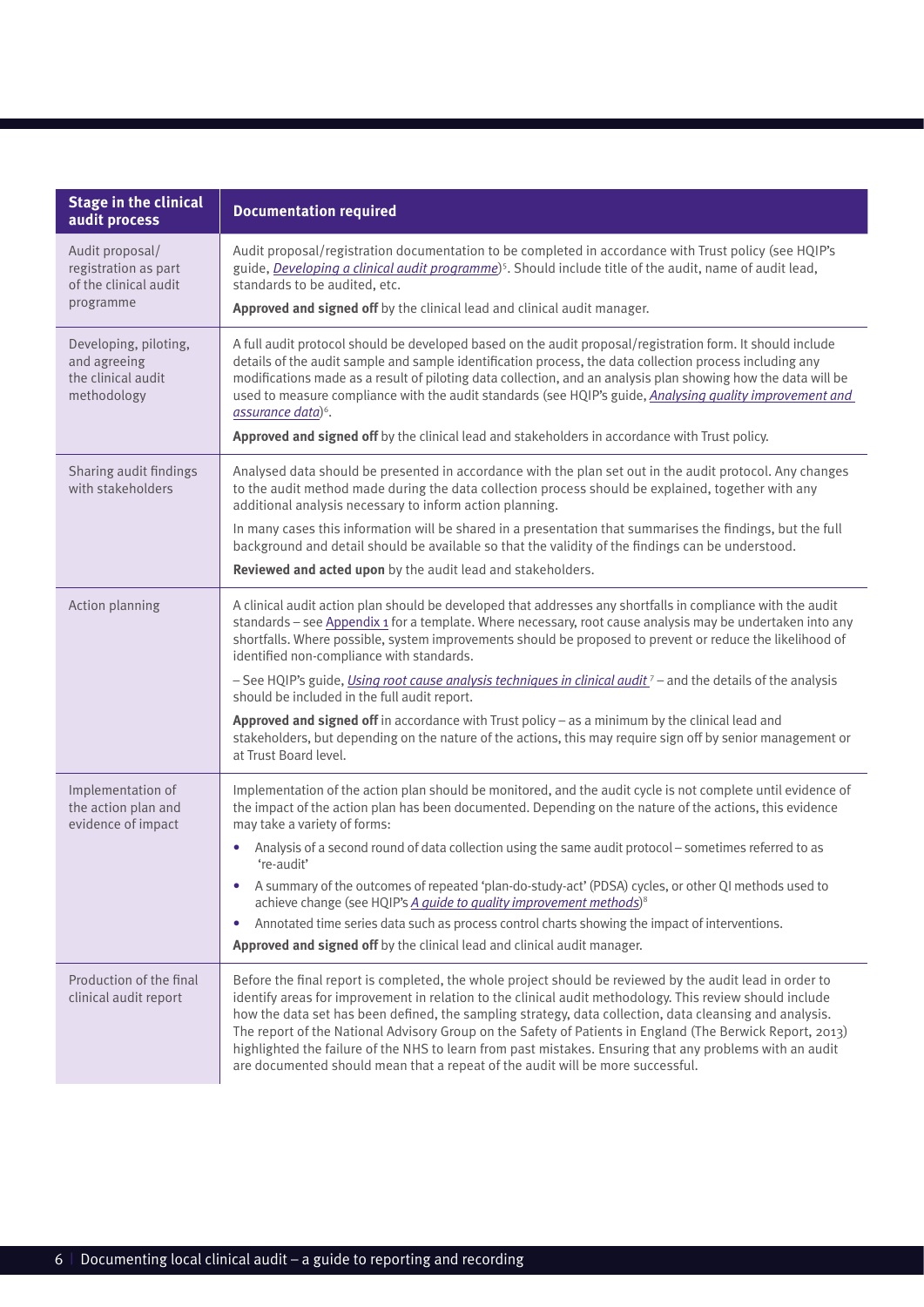

#### **Summary reports for clinical assurance and Trust management**

The need for NHS Trust Boards to take the lead in reviewing clinical audit processes and outcomes was emphasised in the 2010 *[Francis report](https://webarchive.nationalarchives.gov.uk/20130104234315/http://www.dh.gov.uk/en/Publicationsandstatistics/Publications/PublicationsPolicyAndGuidance/DH_113018)*.

#### **Recommendation 5:**

*The Board should institute a programme of improving the arrangements for audit in all clinical departments and make participation in audit processes in accordance with contemporary standards of practice a requirement for all relevant staff. The Board should review audit processes and outcomes on a regular basis.*

*Robert Francis Inquiry report into Mid-Staffordshire NHS Foundation Trust, 2010* 

The responsibility for reviewing clinical audit outcomes is generally delegated to a Board committee or subcommittee that takes responsibility for clinical audit and clinical effectiveness. Each clinical division should submit regular reports to this committee, summarising both the clinical audit activity that has taken place, and the outcomes of completed audits. See HQIP's guide, *[Developing a clinical audit policy](http://The responsibility for reviewing clinical audit outcomes is generally delegated to a Board committee or subcommittee that takes responsibility for clinical audit and clinical effectiveness. Each clinical division should submit regular reports to this committee, summarising both the clinical audit activity that has taken place, and the outcomes of completed audits. See HQIP’s guide, Developing a Clinical Audit Policy9 Appendix 1 – Example terms of reference for a clinical audit committee.)* <sup>9</sup> Appendix 1 – Example terms of reference for a clinical audit committee.

Trust clinical audit policy should specify the form that these summary reports should take. The aim should be to ensure that the committee has sufficient information to assure themselves that:

- The clinical audit programme is progressing satisfactorily
- Any clinical risks or ethical issues raised by audits are being properly addressed (see HQIP's *[Guide to managing ethical](https://www.hqip.org.uk/resource/guide-to-managing-ethical-issues-in-quality-improvement-or-clinical-audit-projects/#.XphIMlNKi8h)  [issues in quality improvement or clinical audit projects](https://www.hqip.org.uk/resource/guide-to-managing-ethical-issues-in-quality-improvement-or-clinical-audit-projects/#.XphIMlNKi8h)*)<sup>10</sup>
- Action is being taken to address any shortfalls in compliance with standards
- Action plans are supported and resourced.

Given the volume of clinical audits that are undertaken, these summary reports will inevitably lack the detail included in the full documentation. While in most cases a standard summary report will be sufficient, there may be occasions when a more detailed report is required. It is the responsibility of both the audit lead and the clinical lead to ensure that the report that is reviewed by the committee contains all the necessary information to highlight any areas of particular concern, and that appropriate action is taken.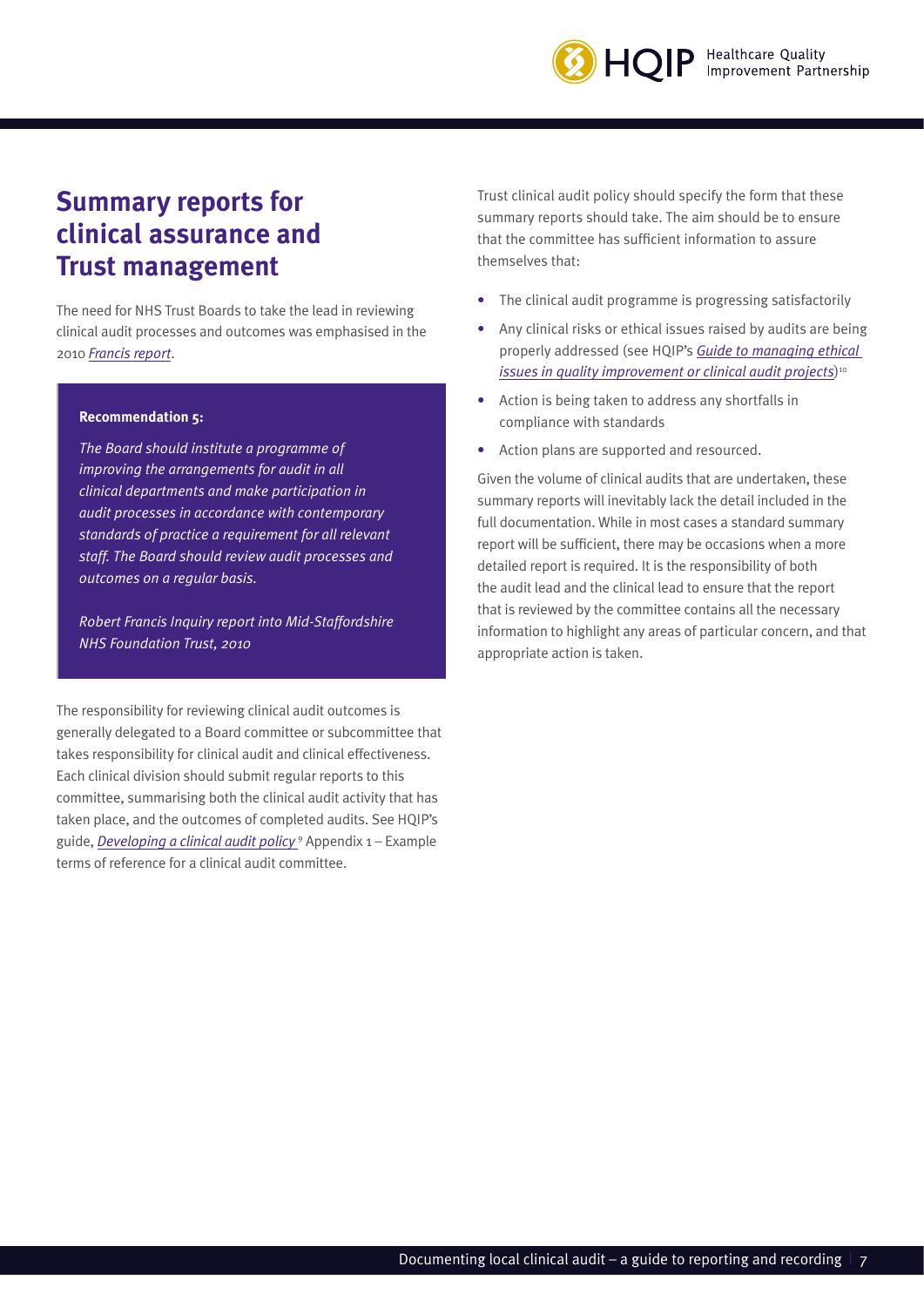### **Reporting requirements at different organisational levels**

The reporting requirements at different organisational levels are described in the following table. NOTE: the full audit report should be available for anyone at any level in the Trust to review.

| <b>Organisational level</b>                                                                                                                      | <b>Reporting requirement</b>                                                                                                                                                                                                                                                                                                                                                           |
|--------------------------------------------------------------------------------------------------------------------------------------------------|----------------------------------------------------------------------------------------------------------------------------------------------------------------------------------------------------------------------------------------------------------------------------------------------------------------------------------------------------------------------------------------|
| Clinicians, multidisciplinary care teams, and<br>managers directly responsible for the service<br>being audited and any other audit stakeholders | Should be fully involved in the development of documentation through the clinical<br>audit process, including the full audit report.                                                                                                                                                                                                                                                   |
| Audit leads, clinical leads and management at<br>clinical service level                                                                          | Should review and approve the full audit reports and ensure that the executive<br>summary includes all necessary information, including drawing to the attention<br>of the clinical director and directorate management any areas of concern or areas<br>requiring directorate level action.<br>Should also review progress by completing the directorate clinical<br>audit programme. |
| Clinical directors and directorate management,<br>directorate level clinical audit and/or clinical<br>effectiveness committees                   | Should review the executive summaries for all clinical audits and ensure that<br>the report that goes to the clinical audit and/or clinical effectiveness committee<br>includes all the necessary information.                                                                                                                                                                         |
| Note: clinical audits that affect more than one<br>clinical directorate should be reviewed in all of<br>the affected directorates                | Should also review progress in completing the directorate clinical audit<br>programme, including the implementation of action plans, and should take action<br>as necessary to address any delays.                                                                                                                                                                                     |
| Trust clinical audit and/or clinical<br>effectiveness committee                                                                                  | Should review the reports provided to them by clinical directorates and ensure that<br>the attention of the Trust Board is drawn to any areas of concern or requiring<br>Board action.                                                                                                                                                                                                 |
| <b>Trust Board</b>                                                                                                                               | Should review the reports provided to them and take action to address any issues.<br>See HQIP's Clinical audit: A guide for NHS Boards and partners. <sup>11</sup>                                                                                                                                                                                                                     |

In addition to this clinical oversight of the programme, Trusts are increasingly relying on their overarching audit committee to review the effectiveness of clinical audit and other quality improvement activities as part of the Board assurance framework. HQIP's *[Clinical audit: A guide for NHS Boards and partners](https://www.hqip.org.uk/resource/clinical-audit-a-guide-for-nhs-boards-and-partners/#.XphI2FNKi8g)*11 includes assurance questions that can guide Trust divisions and departments on the information that should be available to the audit committee.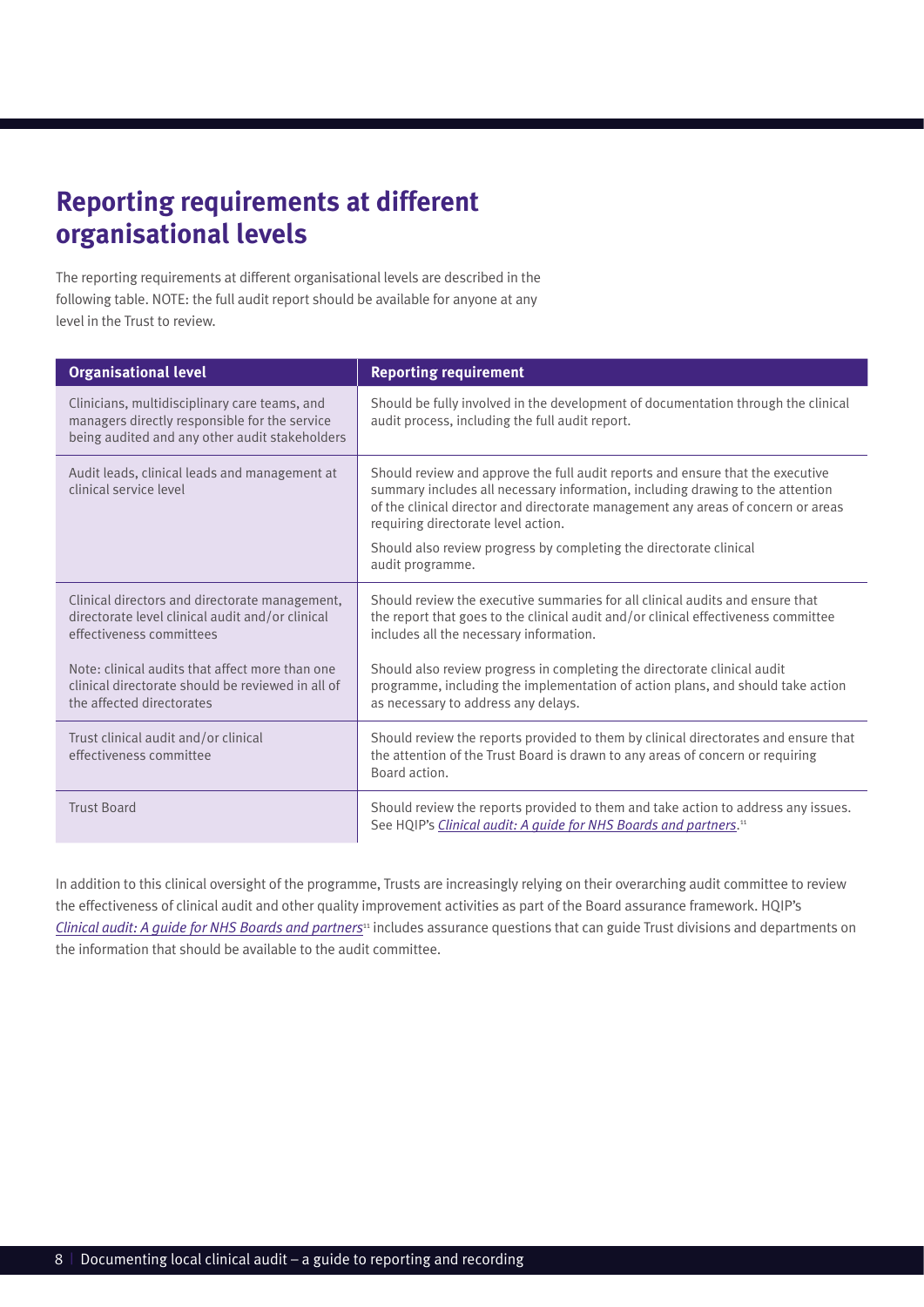

#### **Sharing reports with commissioners**

Clinical audit reports should be shared with local commissioners as part of a joint approach to improving the quality of local services. HQIP's guide, *[Using clinical audit in commissioning](https://www.hqip.org.uk/resource/using-clinical-audit-in-commissioning/#.XphJr1NKi8h)  [healthcare services](https://www.hqip.org.uk/resource/using-clinical-audit-in-commissioning/#.XphJr1NKi8h)*12, includes guidance on what information should be shared and how commissioners should make use of this information.

### **Involving patients and the public in clinical audit reporting**

Patients and the public have an important role to play in all aspects of clinical audit and quality improvement, and HQIP has produced a range of guidance to explain the benefits of involving patients (see HQIP's resources, *[www.hqip.org.uk/involving](https://www.hqip.org.uk/involving-patients/#.XosLuVNKgW8)*[patients/](https://www.hqip.org.uk/involving-patients/#.XosLuVNKgW8)<sup>13</sup>). As key stakeholders in the audit process, patients can help with ideas on how to communicate audit outcomes to the public, as well as champion projects to promote them and gain additional support for actions from the Trust Board.

At a national level, HQIP has published guidance on producing patient-friendly reports (*[www.hqip.org.uk/resources/how-to](https://www.hqip.org.uk/resource/how-to-develop-patient-friendly-clinical-audit-reports/#.XphKOFNKi8g)[develop-patient-friendly-clinical-audit-reports/](https://www.hqip.org.uk/resource/how-to-develop-patient-friendly-clinical-audit-reports/#.XphKOFNKi8g)* 14). However at a local level, the aim should be to ensure that every report is as accessible as possible. While the full report might have to include a level of technical detail that cannot be simplified, the aim should be to produce reports that use plain English and avoid or explain any technical terms, jargon or abbreviations. These universal design principles benefit all readers.

#### **Publicising and promoting clinical audit and QI**

All staff should have access to a central repository of completed clinical audit reports, generally through the Trust intranet. This allows good practice to be shared and provides a valuable resource for developing new clinical audits.

Selected audit reports e.g. to demonstrate improvement can also be made available on Trust external websites, and examples of local audits should be included in the Trust's quality accounts.

Posters displaying the outcomes of clinical audits and other quality improvement projects are an increasingly common sight in the waiting areas of hospitals, clinics, and GP surgeries. Posters may be entered into local, regional, and national competitions and clinical audits may be submitted to journals for publication. All of these activities have merit in that they publicise the steps that Trusts are taking to meet their obligation under the NHS Constitution to monitor and continually improve the quality of care they provide. However some basic rules should be followed in order to ensure that the Trust and the patients whose care has been audited are protected from any potential pitfalls.

First, all clinical audits carried out in the Trust should be registered on the clinical audit programme, and subject to the monitoring and approval process specified in the Trust clinical audit policy – See HQIP's guides, *[Developing a clinical audit](https://www.hqip.org.uk/resource/developing-clinical-audit-policy-strategy/#.XphKylNKi8g)  [policy](https://www.hqip.org.uk/resource/developing-clinical-audit-policy-strategy/#.XphKylNKi8g)* 9 and *[Developing a clinical audit programme](https://www.hqip.org.uk/resource/developing-a-clinical-audit-programme/#.XphKh1NKi8h)*. 5 Publication of a clinical audit report in any form must be approved in accordance with Trust policy.

Secondly, care must be taken to ensure that personal confidential data is not disclosed. This applies both to the patients whose care has been audited, and to the staff of all grades and professions who have provided that care. As a matter of good practice, all personal confidential data should be anonymised at the earliest possible stage in the audit process – See HQIP's guide, *[Information governance for local](https://www.hqip.org.uk/resource/information-governance-in-local-quality-improvement/#.XphLI1NKi8g)  [quality improvement](https://www.hqip.org.uk/resource/information-governance-in-local-quality-improvement/#.XphLI1NKi8g)* <sup>3</sup> . If the audit is to be published, particular care needs to be taken to ensure that patients cannot be identified – for example, if sample size is small, or exceptional cases are highlighted.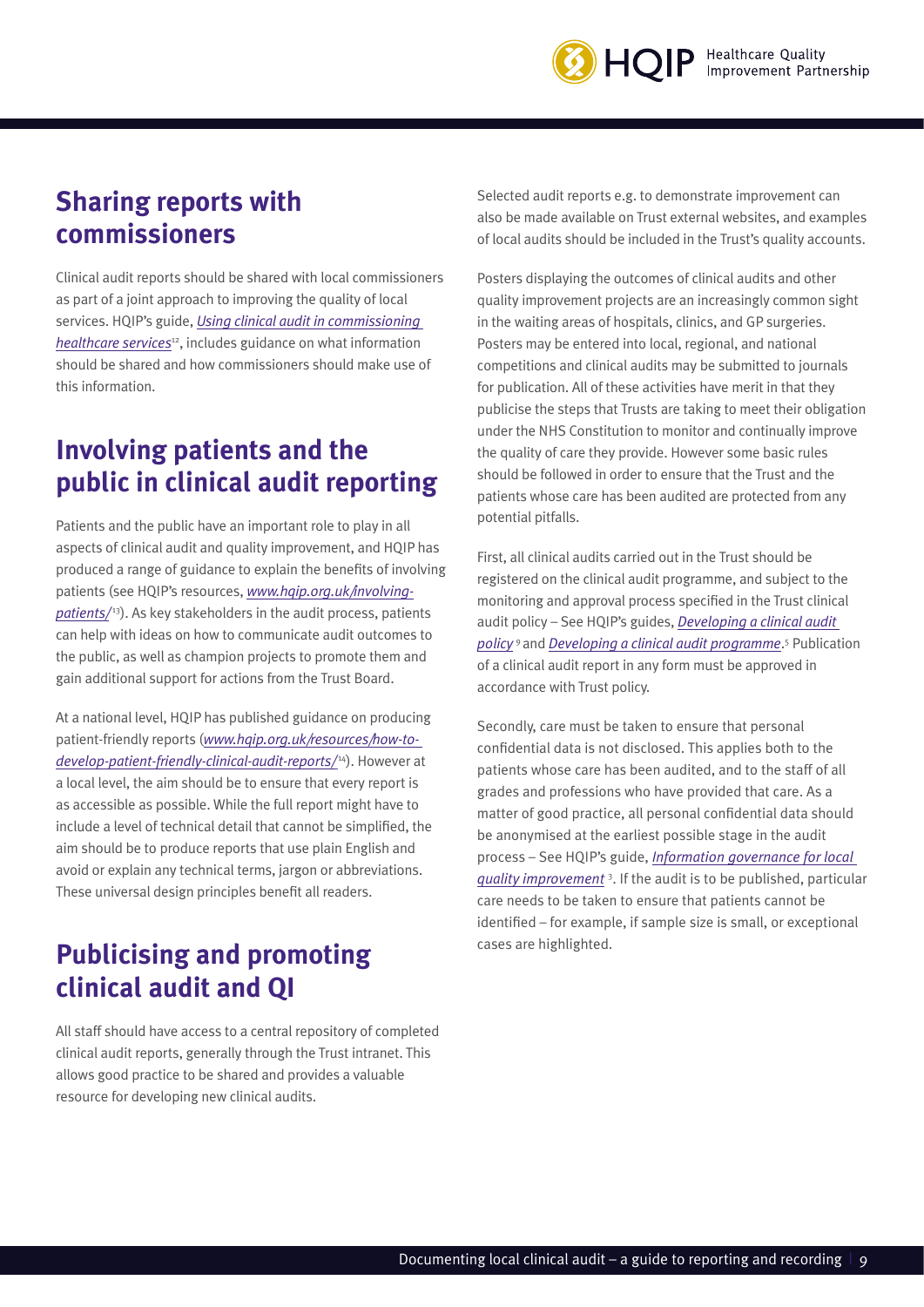#### **A note on clinical audit posters**

HQIP employees are sometimes invited to judge clinical audit poster competitions, both for Trusts who are holding internal events and for regional and national events and conferences. These events are a very good way of sharing best practice and ideas for improving the quality of care, but excellent projects can be let down by poor posters. Some specific points that apply to clinical audit posters:

- Explain the problem. Why was this particular audit carried out – was it in response to new guidance being issued? A clinical risk being identified? Remember the audience will not necessarily be familiar with the technical terms used in a specialist service, so give clear explanations of any abbreviations
- Quote the standards being audited, with references
- Give brief but clear information about how the audit sample was identified and how the data was collected, but remember this is only to put the findings in context – the poster is an abstract of your work, not a substitute for a full report
- Always state the sample size; failure to do so is one of the most common mistakes, but without the sample size, quoting percentage compliance with standards is meaningless
- The point of any clinical audit is to improve care, so be clear about what actions have been taken or are planned, and what evidence you have to show those actions have been successful.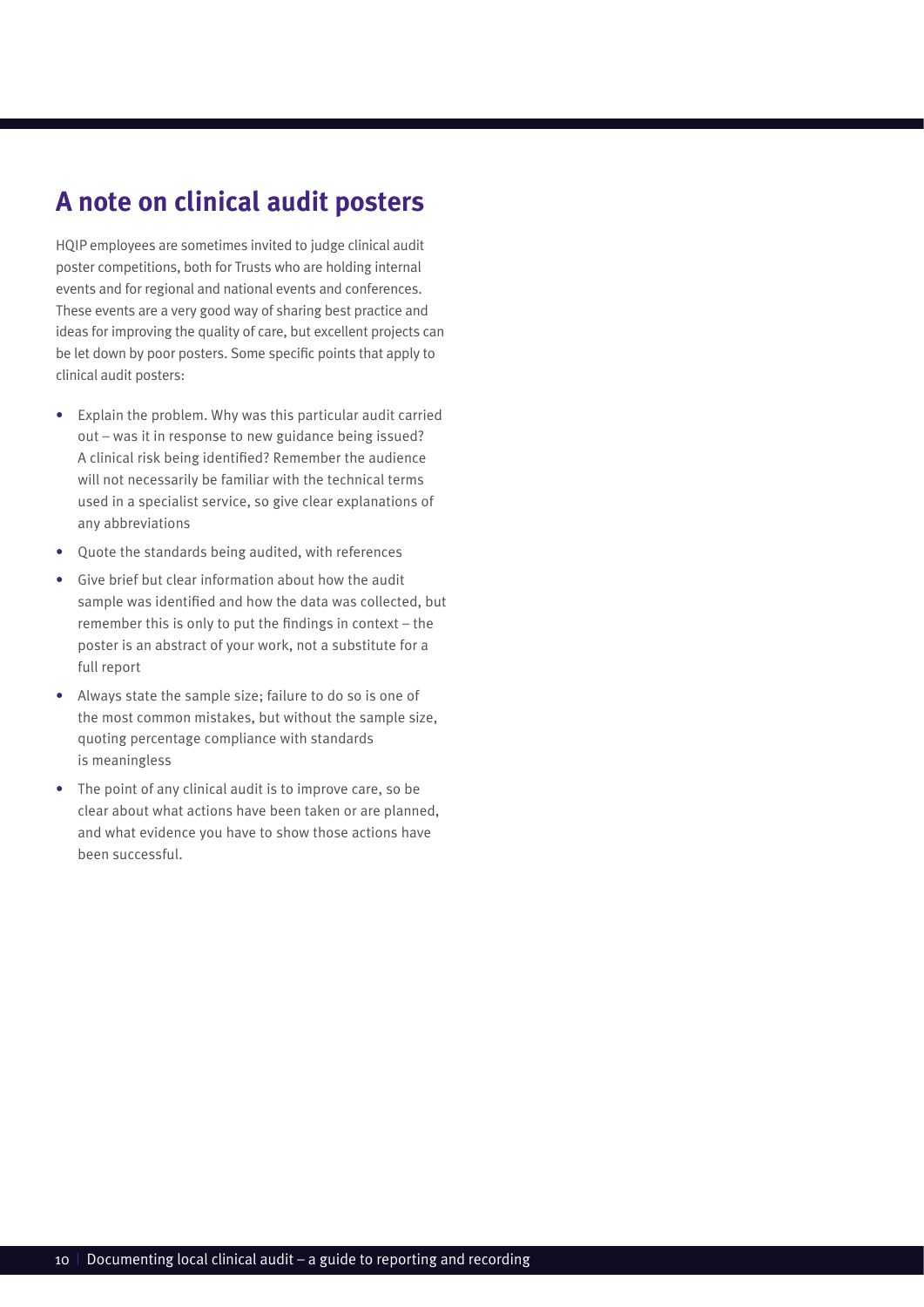

# <span id="page-10-0"></span>Appendix 1. Clinical audit report template

#### **Department/Organisation name**

**Clinical audit title Clinical audit number Audit cycle number** 

#### **Division/type of organisation Specialty/service/operational area (locality)**

#### **Project team**

| Name of project lead | Title and grade |                   |
|----------------------|-----------------|-------------------|
| <b>Name</b>          | Title and grade |                   |
| <b>Name</b>          | Title and grade | Data period       |
| <b>Name</b>          | Title and grade | Report completion |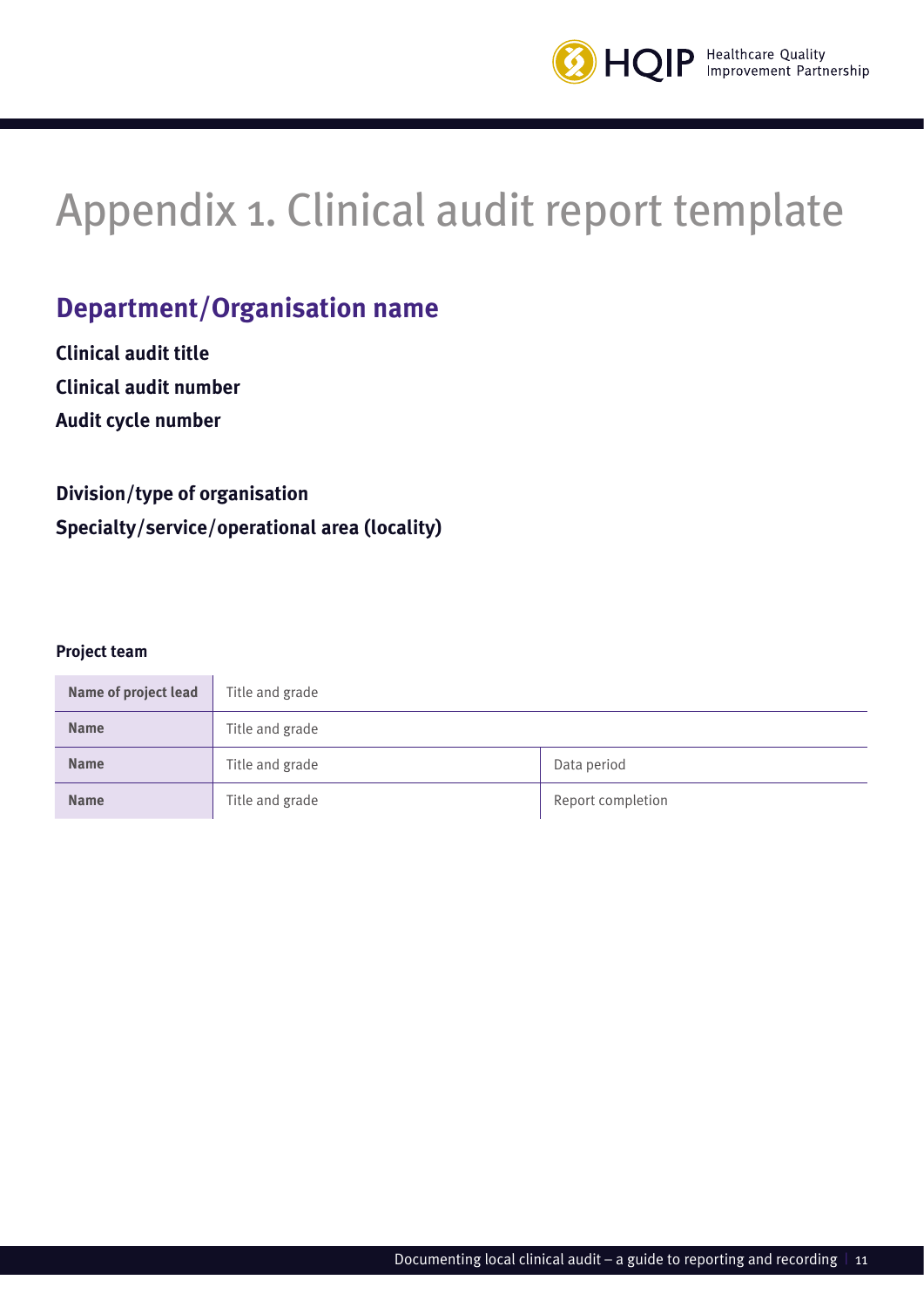# *Contents*

| <b>Executive summary</b>                        | 13 |
|-------------------------------------------------|----|
| Background/rationale                            | 13 |
| Aims/objectives                                 | 13 |
| Key findings                                    | 13 |
| Implementation of actions                       | 14 |
| <b>Clinical audit report</b>                    | 15 |
| Clinical audit title                            | 15 |
| Division/type of organisation                   | 15 |
| Specialty/services/operational area (locality)  | 15 |
| Disciplines involved                            | 15 |
| Project lead                                    | 15 |
| Other staff members involved                    | 15 |
| Background/rationale                            | 15 |
| Aim                                             | 16 |
| Objectives                                      | 16 |
| Standards/guidelines/evidence base              | 16 |
| Sample                                          | 16 |
| Data source                                     | 17 |
| Methodology - including data collection methods | 17 |
| Caveat                                          | 18 |
| Findings                                        | 18 |
| <b>Observations</b>                             | 19 |
| Presentation/discussion                         | 19 |
| Recommendations                                 | 20 |
| Action plan                                     | 20 |
| Evidence of improvement                         | 20 |
| Learning points                                 | 21 |
| References                                      | 21 |
| <b>Clinical audit action plan</b>               | 22 |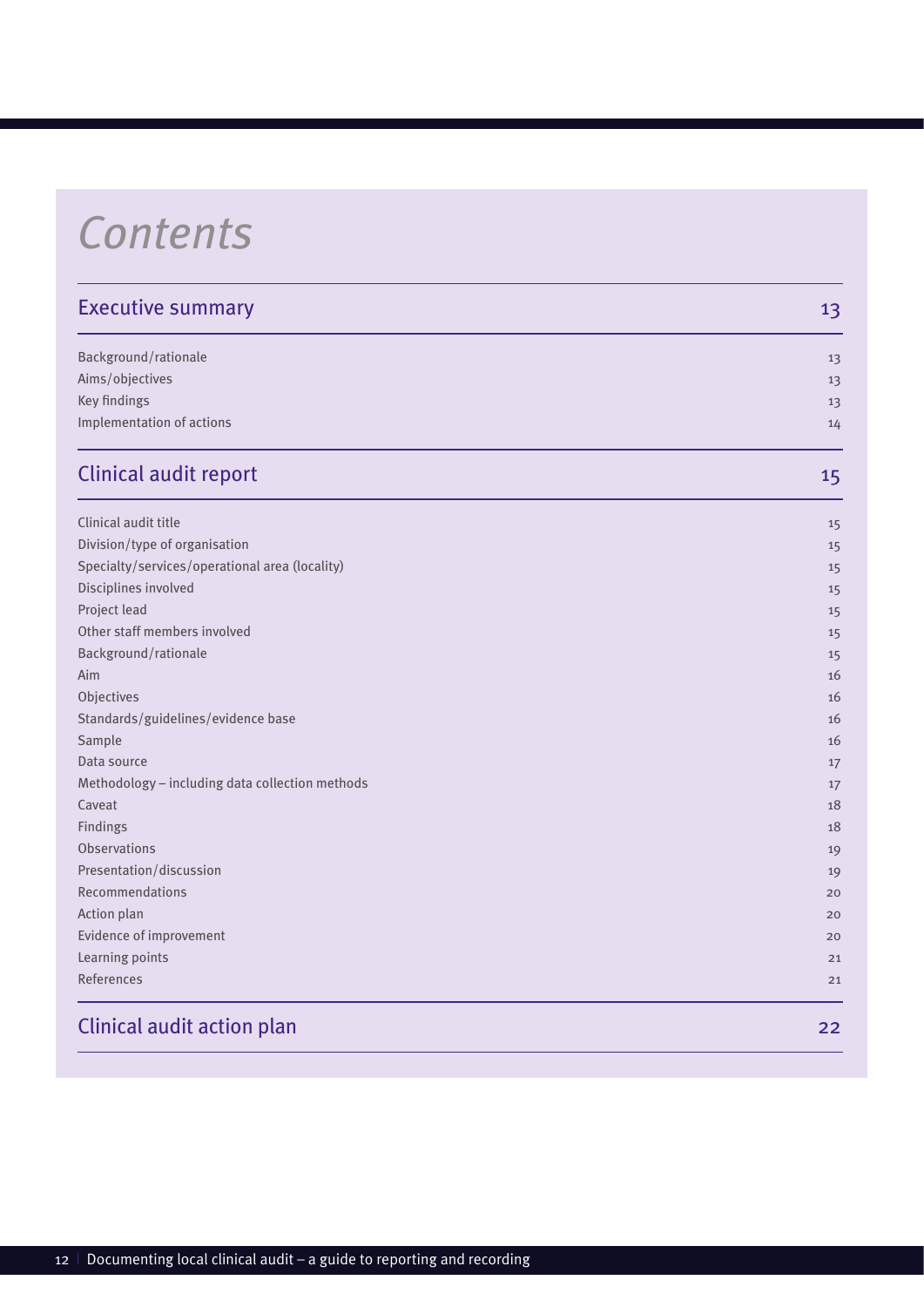

# *Executive summary*

An executive summary may not be required for all projects but can be a useful way, either as part of the full report or a standalone document, of presenting the relevant data in a quick and easy-to-read manner for a chief executive, medical director, director of nursing, operational manager, practice manager, patient representative, etc. This will help the reader to identify whether they need to read the full report.

The executive summary should briefly describe the background and rationale for the project, the main aims and objectives, key findings and recommendations, and should be written after the clinical audit report has been completed.

#### **Background/rationale**

Briefly describe the reasons for undertaking this clinical audit, e.g.

- New guidance issued
- Evidence of a potential quality problem
- Recent clinical incidents.

#### **Aims/objectives**

What will the audit tell us? Specify the main objectives in undertaking this piece of work. These should be identified from the outset of the clinical audit as part of the process of proposing the clinical audit and registering it as part of the clinical audit programme, e.g.

- To ensure that births after a previous caesarean section are managed in accordance with the national guideline
- To ensure that the removal of wisdom teeth is undertaken as per National Institute for Health and Care Excellence (NICE) guidance

#### **Key findings**

The executive summary should include a clear statement of how the care measured by the audit compares with the standards being audited, and how this has changed as a result of actions taken as part of the audit. Where possible, comparison with previous rounds of data collection should be included.

Trusts have adopted a number of different ways of displaying this data in summary form, and one approach in common use is a system of "traffic light" or "red, amber, green (RAG)" ratings, as shown in the table on the next page, which may be supplemented by annotated time series data such as process control charts to show the impact of interventions. Such annotated time series data also helps to identify how the day of the week, time of day, or particular staff on duty affect compliance with standards, enabling further exploration for improvement, for example through root cause analysis (see HQIP guides, *[Using root cause analysis techniques in clinical](https://www.hqip.org.uk/resource/using-root-cause-analysis-techniques-in-clinical-audit/#.XphLllNKi8h)  [audit](https://www.hqip.org.uk/resource/using-root-cause-analysis-techniques-in-clinical-audit/#.XphLllNKi8h)* <sup>7</sup> , and *[A guide to quality improvement methods](https://www.hqip.org.uk/resource/guide-to-quality-improvement-methods/#.XphLu1NKi8h)*).8

The table key can be adapted to suit your particular project, i.e. it may be agreed that only the areas achieving the 90% threshold or above should be coloured amber . A decision as to the appropriate thresholds for your clinical audit should be agreed by the multi-disciplinary team. This decision should be made following identification of the clinical guidance/evidence base to be measured against. The scheme is a simple way to inform the reader of areas of good practice and areas for improvement, at a glance, as red has come to signify "danger", and green "safety". This is useful, but it must be implemented with caution. For example, a green threshold indicating "safety" at 75% adherence suggests that in practice it is "safe" if one in four/a quarter of cases do not meet the threshold. However, if a quarter of cases are non-compliant with an audit standard that relates to missed essential steps in a quarter of cases of clinical care, this can be considerably unsafe. **Green should be reserved for a 100% compliance rate**.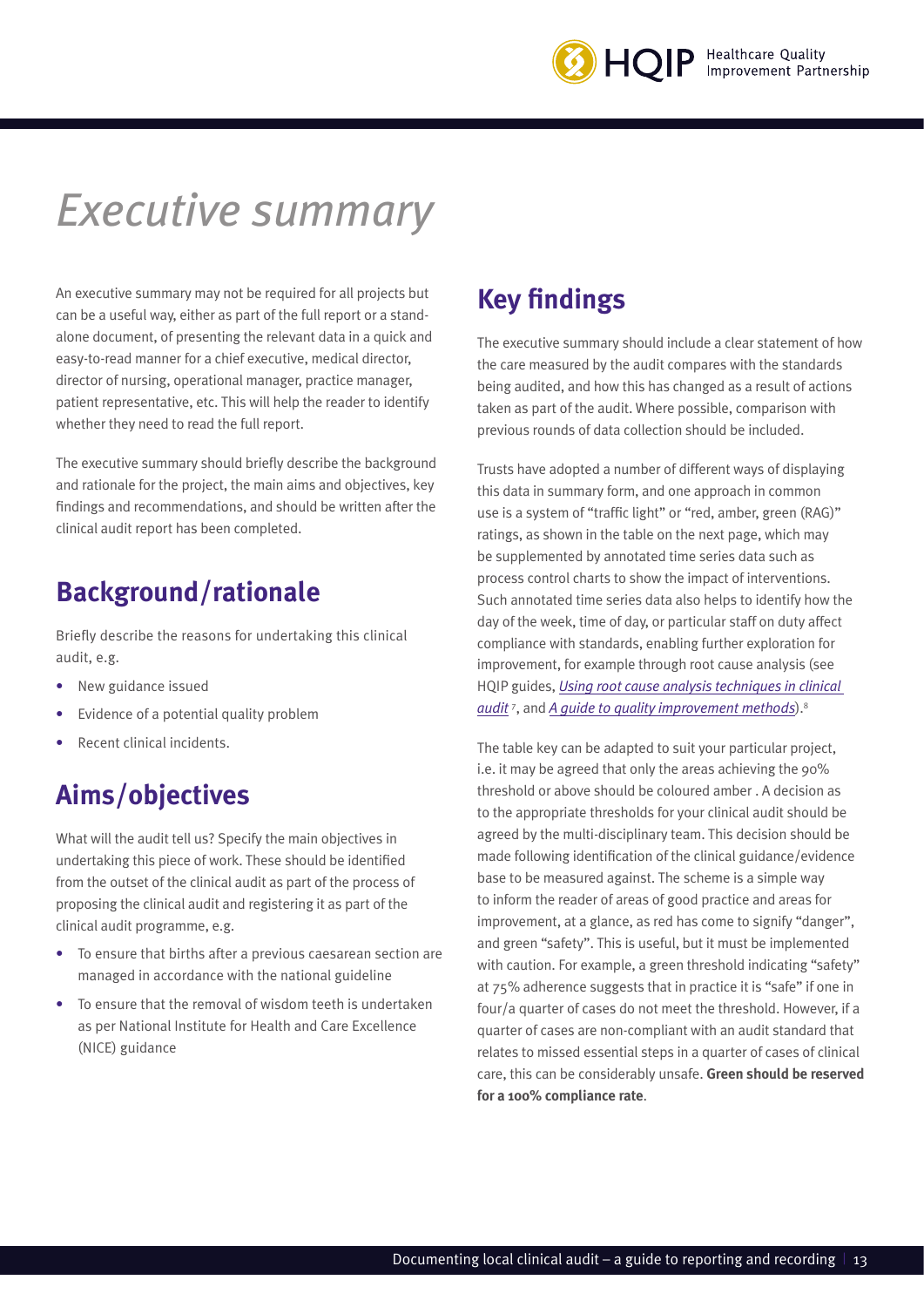The table below provides space for each standard to be listed along with the "N" or "n" (number or fluctuating number) and the relevant results. For repeated audit cycles, extra columns can be added to allow for comparison to previous cycles. A column could also be added to compare the findings within a particular department with those across the Trust as a whole,

which is useful in benchmarking and to encourage collaborative improvement. Rows can be added for further explanation of the data if this is necessary. Arrows can also be used to indicate areas where adherence to standards has increased, decreased or remained the same.

| No. | <b>Standard</b>                                                                      | N 2015 | <b>Compliance</b><br>2014 | <b>Compliance</b><br>2015 | AV |
|-----|--------------------------------------------------------------------------------------|--------|---------------------------|---------------------------|----|
| 1.  | All patients should be admitted within 2 hours                                       | 90     | 80%                       | $100\%$                   |    |
| 2.  | All patients should receive drug A unless contraindicated or<br>already receiving it | 70     | 100%                      | $100\%$                   |    |
|     | On admission all patients should have the following observations:                    | N 2015 | Compliance<br>2014        | Compliance<br>2015        |    |
| 3.  | Blood pressure                                                                       | 90     | 81%                       | 50%                       |    |
| 4.  | Pulse                                                                                | 90     | 36%                       | 85%                       |    |
| 5.  | Oxygen saturations                                                                   | 90     | 25%                       | 25%                       |    |
| 6.  | Temperature                                                                          | 90     | 87%                       | $100\%$                   |    |

Key:



If your findings do not fit into a tabular format, this section could include the key observations in bullet point format, or other adjusted format to suit.

#### **Implementation of actions**

Key actions taken as a result of the audit findings should be summarised, together with evidence of their implementation. Data on the impact of the action plan should be presented either as comparison data from second stage data collection (as described above) or in other formats as appropriate.

If for any reason actions have not been implemented, the reasons should be stated.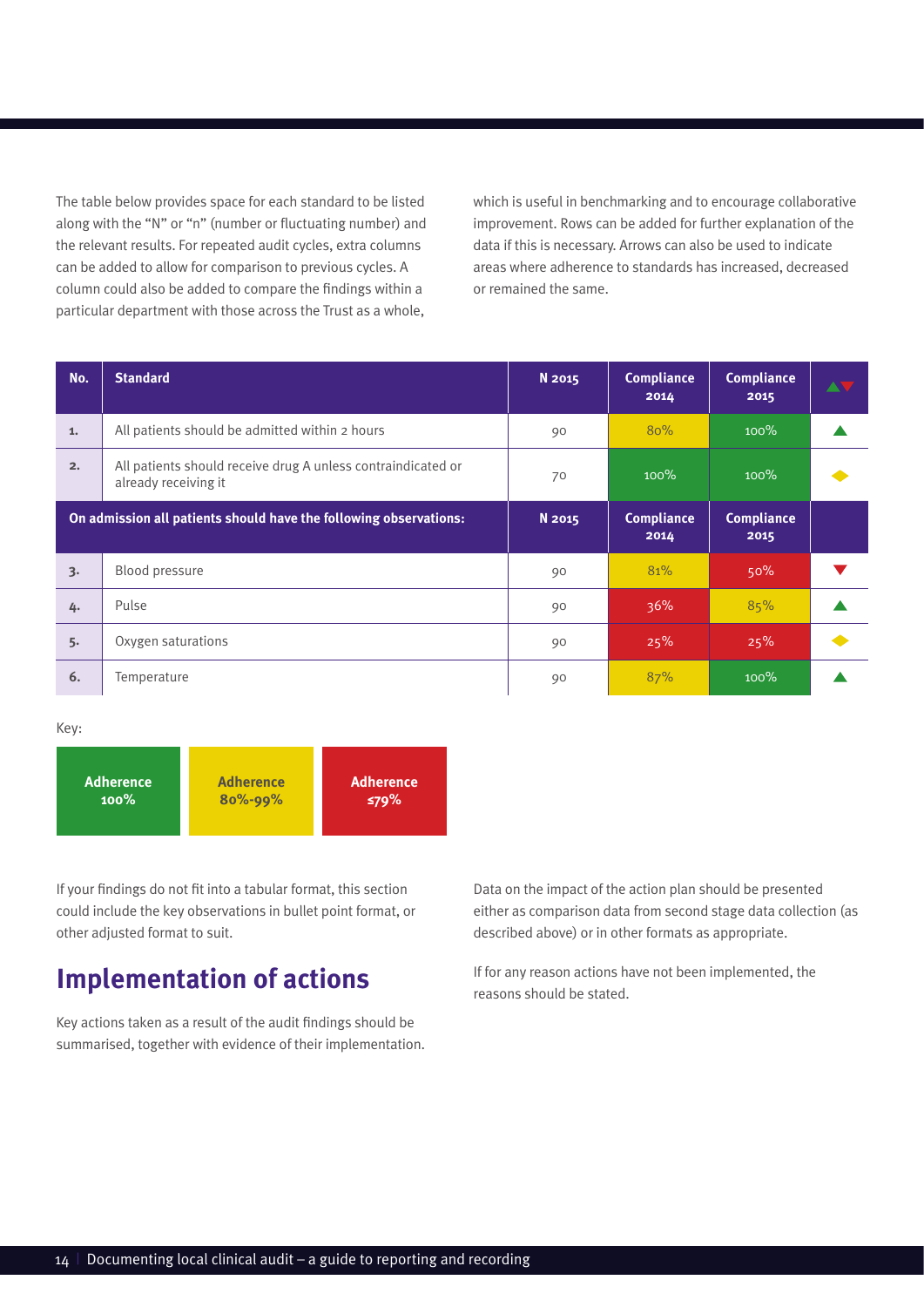

# *Clinical audit report*

## **Clinical audit title**

Specify the clinical audit title followed by number if used. The title should be no more than one sentence and should clearly and concisely state the focus of the audit.

W*here applicable the following should be included in the title:*

- *• Whether the audit is a repeated cycle*
- *• Whether the audit has been undertaken on a national, regional, or local basis.*

For example:

- *• Third audit cycle of the recognition of and response to acute illness in adults in hospital, in line with NICE Clinical Guideline 50 (Project 199)*
- *• Regional audit of breast cancer follow-up in accordance with the cancer network guideline (Project 293).*

#### **Division/type of organisation**

Detail division here (if used) and type of organisation, for example:

- *• General surgery/acute Trust*
- *• Substance misuse/mental health Trust.*

#### **Specialty/service/operational area (locality)**

Detail specialty/service/operational area (locality) here, for example:

- *• Paediatrics/dietetics/Shropshire*
- *• Orthopaedics/physiotherapy/Islington.*

#### **Disciplines involved**

Detail all types of healthcare professionals involved, for example:

- *• Consultants*
- *• Physiotherapists*
- *• Occupational therapists.*

#### **Project lead**

The full name, title, and base of the designated project lead (the person with overall responsibility for the project), for example:

- *• Mr F Bloggs, Consultant Cardiothoracic Surgeon, St Elsewhere University Hospital*
- *• Dr N Simpson, Senior Partner, Park Surgery, Wykley, Coventry.*

#### **Other staff members involved**

List full names and titles of those involved and state their role in the clinical audit, for example:

- *• Dr R Smith, F2 data collection, presentation, and report writing*
- *• Mr K Franks, Consultant Obstetrician advisor*
- *• Ms T Jones, lay representative proforma design.*

#### **Background/rationale**

Briefly describe the reasons for undertaking this clinical audit, for example:

- *• Evidence of a potential quality problem*
- *• Recent clinical incidents*
- *• Following a previous audit, actions were implemented to improve practice and a further audit cycle is now required*
- *• An audit is required to ensure adherence to new clinical guidelines following their implementation.*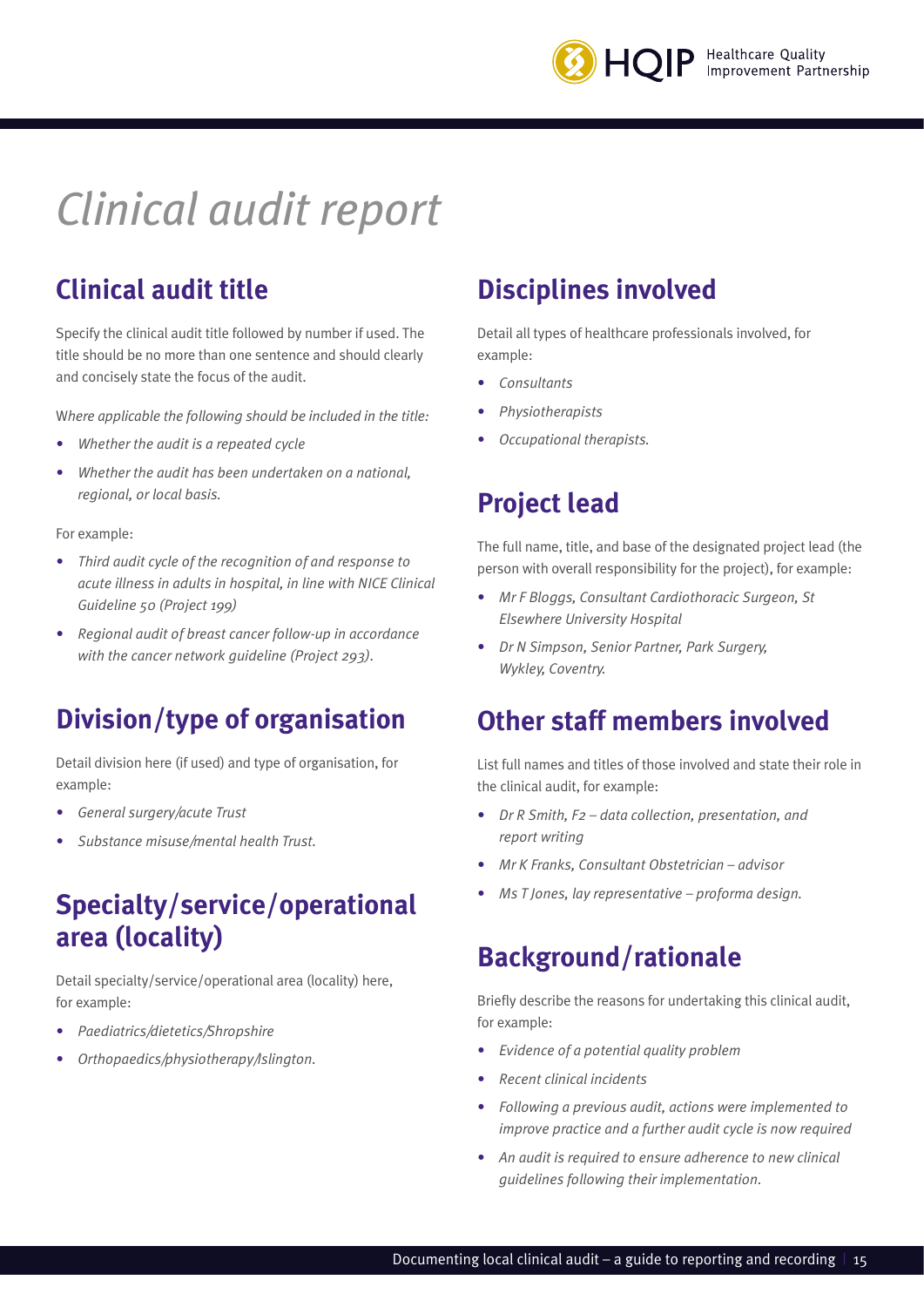### **Aim**

State what you expect the audit to achieve. The aim should specify clear improvement focused goals, for example:

- *• To ensure that a particular practice is safe*
- *• To ensure that a recent change in practice has improved compliance with evidence-based standards*
- *• To ensure that practice is compliant with NICE guidance*.

## **Objectives**

Identify how you will conduct the audit project to address the aim. See HQIP's *[Guide to ensuring data quality in clinical audits](https://www.hqip.org.uk/resource/hqip-guide-to-ensuring-data-quality-in-clinical-audits/#.XphNG1NKi8g)* <sup>15</sup> for guidance on setting effective objectives. Objectives should be identified from the outset of the clinical audit project and SMART (Specific, Measurable, Achievable, Realistic, and Timely), for example:

- *• To collect data on the management of births following a previous caesarean section, and to change practice if management is not in accordance with the national guideline*
- *• To increase the proportion of patients with type II diabetes who have annual assessments to prevent and enable management of foot problems and to improve the education of patients in foot care*
- *• To ensure that the removal of wisdom teeth is undertaken as per NICE guidance*
- *• To ensure adherence to the WHO surgical safety checklist.*

### **Standards/guidelines/ evidence base**

What standards and guidelines have you compared practice with? What criteria have been used? Specify the full title, reference, and source, for example:

- *• Royal College of Obstetricians and Gynaecologists (RCOG) (October 2015). Green-top Guideline No. 45: Birth after previous caesarean birth*
- *• St Elsewhere NHS Trust (January 2020). Guideline for the prevention and management of foot problems in patients with type II diabetes.*

#### **Sample**

Which patients will be included in the audit, and from which time period has the sample been selected? Give details, for example:

- *• All patients with post-partum haemorrhage (PPH) during the three-month period from 1st May 2015 to 31st July 2015 were included in the audit*
- *• All patients with diabetes in the year from 1st January to 31st December 2015 were included in the audit.*

See HQIP's *[An introduction to analysing quality improvement](https://www.hqip.org.uk/wp-content/uploads/2018/10/final-an-introduction-to-data-analysis-october-2018.pdf)*  [and assurance data](https://www.hqip.org.uk/wp-content/uploads/2018/10/final-an-introduction-to-data-analysis-october-2018.pdf)<sup>6</sup> for guidance on sample size and sample selection. Specify the total sample size/population, any specific inclusion/exclusion criteria, and explain in detail how you selected the sample for clinical audit purposes (e.g. random sample, stratified sample, etc.). Include justification for your sample size and method of selection, for example:

- *• There were a total of 1158 deliveries during this period and 146 (12.6%) cases of post-partum haemorrhage. The health records of 138/146 patients experiencing post-partum haemorrhage were reviewed as eight sets of health records could not be accessed because they were in use for other clinical purposes during the data collection period, thus N=138.*
- *• 143 wisdom teeth removals were identified from 1st January to 31st December 2019. Information on 105/143 cases was needed in order to achieve 95% confidence in a result +/- 5%, thus N=105.*

Describe how you identified your sample; this could be via clinic codes, ICD10 codes, OPCS4 codes, registers such as theatre logs, computer records, prospectively at an appointment, upon presentation etc., for example:

- *• Patients with a primary diagnosis of stroke were identified using ICD10 codes I61, I63 or I64*
- *• All patients who attended clinic 9 from 1st May 2019 to 31st May 2019*
- *• All caesarean section patients identified from theatre logs for two months from 1st November 2020 to 31st December 2020*
- *• All diabetes patients were identified from GP computer records from 1st January to 31st December 2019.*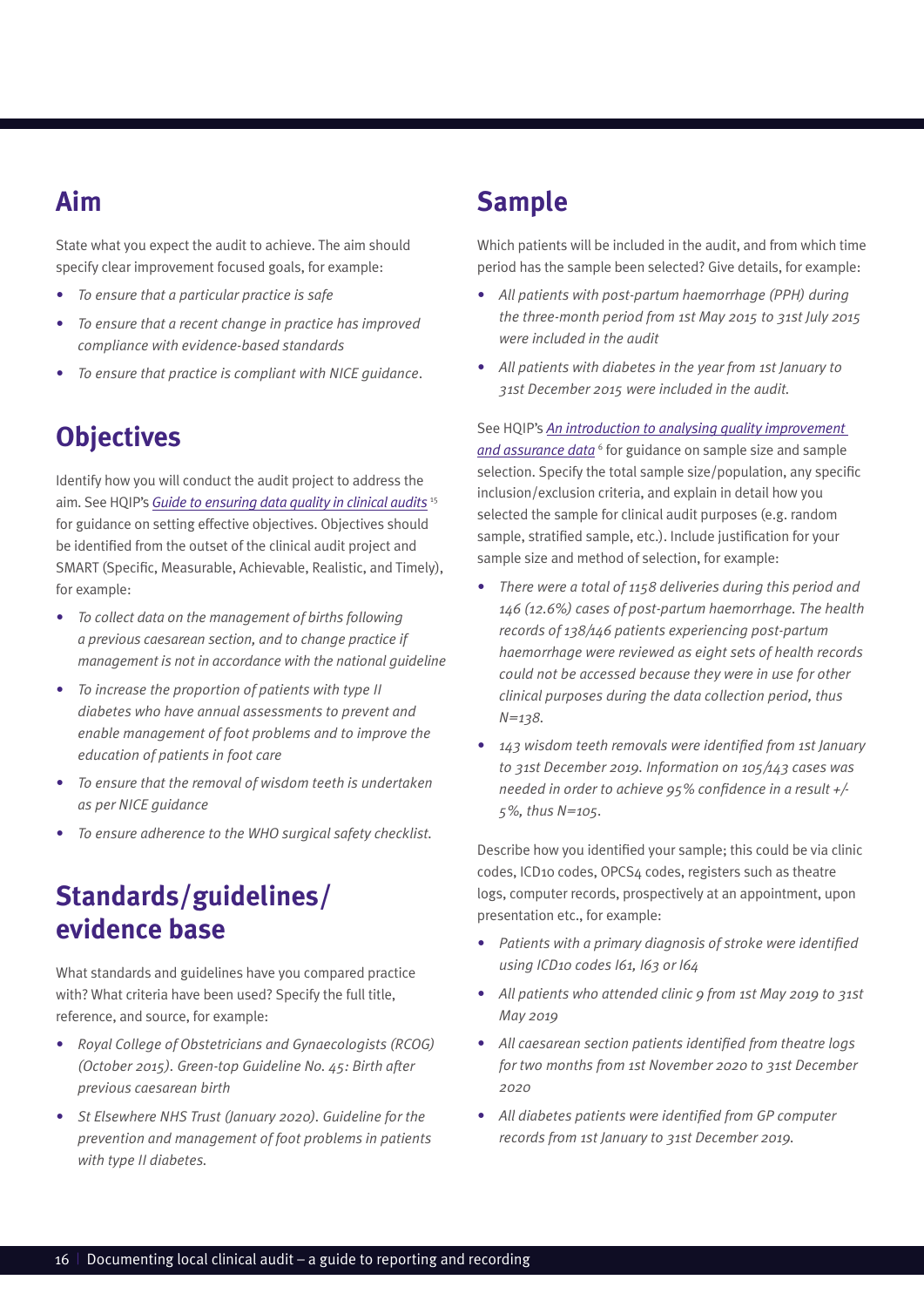

#### **Data source**

Which data sources have been used in the clinical audit? Give details, for example:

- *• Health records*
- *• X-ray reports*
- *• Clinical management system*
- *• Patient survey*
- *• Observation.*

#### **Methodology - including data collection methods**

Describe how the clinical audit was undertaken. This should be written in narrative format (including bullet points where required) and the following should be considered:

- *• Establishing the project team, e.g. grades and disciplines of the staff who provided advice and relevant expertise when planning the clinical audit, frequency of meetings, etc.*
- *• Developing and piloting a data collection tool (this can be included as an appendix)*
- *• Data collection:*
	- *•How data were obtained, for example:*
		- *• From the drug kardex/partogram/ambulance sheets/ GP computer system, patient health records, etc.*
		- *• Prospectively/retrospectively/real-time*
- *• Who collected the data, e.g. practice nurse, F2, paramedic, etc.*
- *• Where the data were collected e.g. on the ward, in clinic, in theatre, etc.*
- *• How the data collection process was piloted, the outcome and any changes that were made as a consequence*
- *• Data validation were the data validated, if so, explain how this was completed and by whom, e.g. the first 10% of the patient sample was reviewed twice, by a consultant and by an F2, and the results were compared before continuing with data collection*
- *• Data analysis:*
	- *• Detail the packages used, e.g. SPSS, MS Excel, MS Access*
	- *• You may wish to include whether the data analysis was validated and by whom, e.g. in order to validate the data, a draft set of findings was produced and checked/ randomly checked by a second facilitator for accuracy*
- *• Report writing:*
	- *• Detail who completed the report including their job title, e.g. Mr R Singh, Clinical Audit Facilitator, Mr R Lowe, Community Pharmacist, Mrs B Wise, Occupational Therapist, etc.*
- *• Presentation:*
	- *• Include the date, the meeting title, where the presentation took place, and the presenter.*

Each aspect of the methodology should detail the member(s) of staff responsible.

*The description of the methodology should be sufficient to allow the clinical audit to be repeated by someone who has had no previous involvement in it. This is particularly important with regard to staff changes, as audits may require further cycles after staff have moved on, as is often the case with junior doctors.*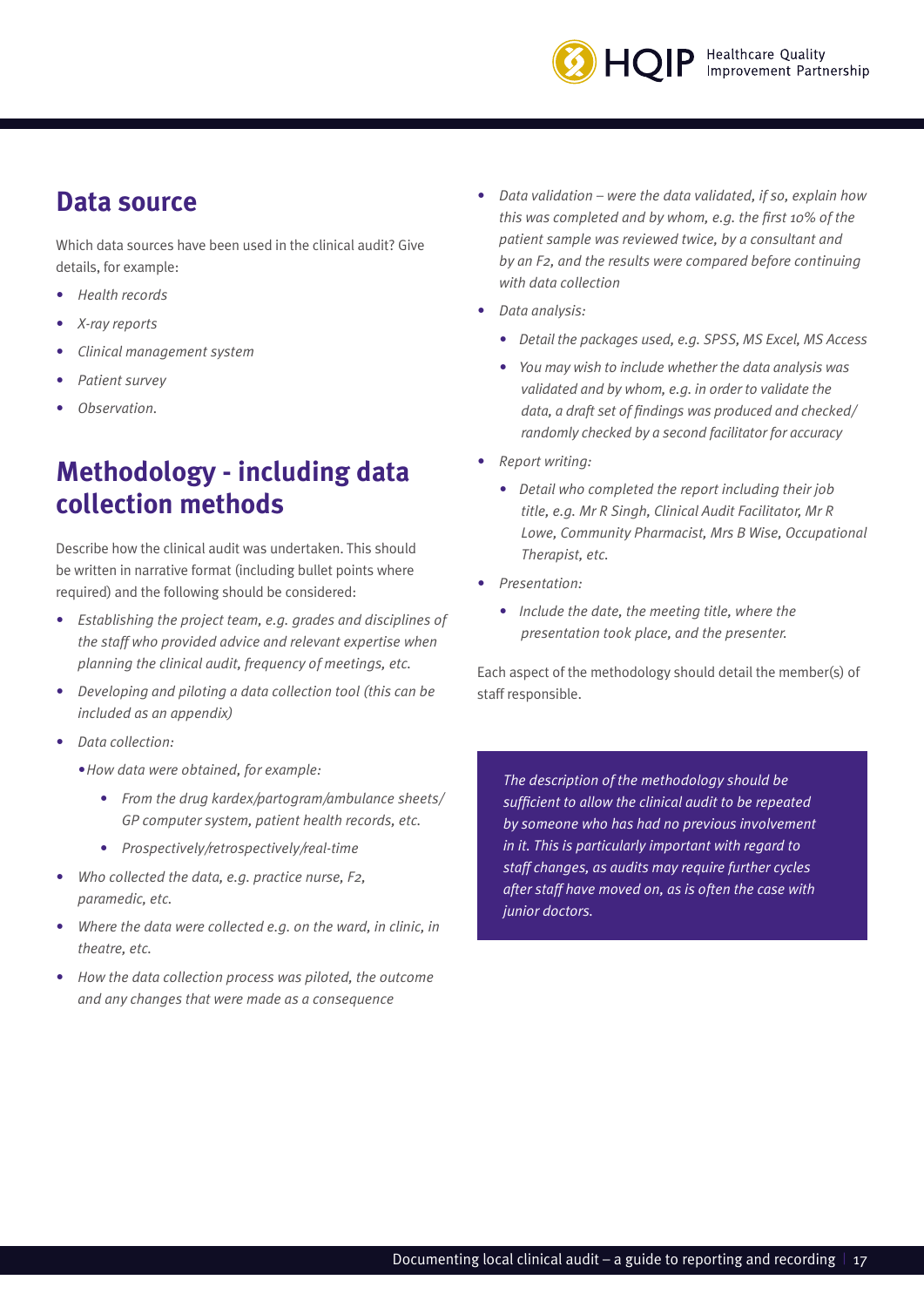#### **Caveats**

Occasionally there may be caveats that are required to explain some of the data. This section should contain an explanation of any factors the reader should be aware of that may affect the results. These are factors that have usually been discovered during/following data collection, for example:

- *• A valid consent form should be present in all cases. 5/50 (10%) cases did not contain a consent form, therefore these cases are excluded from the total sample for the standards relating to consent forms; the finding that 10% of cases did not contain a consent form would be reported*
- *• Consent is often wrongly equated with a patient's signature on a consent form; a signature on a form is evidence that consent has been sought, but it is not proof of valid consent*
- *• In cases where the relevant information had not been documented on the proforma this was taken to be noncompliance with the standard.*

## **Findings**

Initially state your "N" number; N represents the total number of cases identified as the representative sample for inclusion in the clinical audit, for example:

*• 50 cases were identified for inclusion in the audit of thromboprophylaxis, thus N=50*

Fluctuating N: Please note that the N may fluctuate, that can be shown by using "n", for example:

- *• Standard: All patients should receive drug A*
- *• Exceptions: Patient has a contraindication to drug A or is already prescribed it.*

*• Note: Five cases were exceptions. In three cases patients were already prescribed drug A and in two cases there was a contraindication to drug A. Thus either subtract the five cases that were exceptions from the total number of cases (therefore, the n will be 45) or include the cases that are exceptions because they represent clinically acceptable care (therefore, the N will remain at 50).*

The standards used in the clinical audit should be highlighted in bold. Compliance against the standards should be detailed, to include the number and percentage compliance with further explanation of non-compliance where required, for example:

- *• Standard: All diabetic patients must have an annual review (N=125)*
- *• Exceptions: None*
- *• Compliance: 120/125 (96%) diabetic patients had an annual review*
- *• Non-compliance: In 4/125 (3%) cases, patients were offered an annual review on two occasions but, on both occasions, did not attend. In 1/125 (1%) case there was no record that an annual review had been offered.*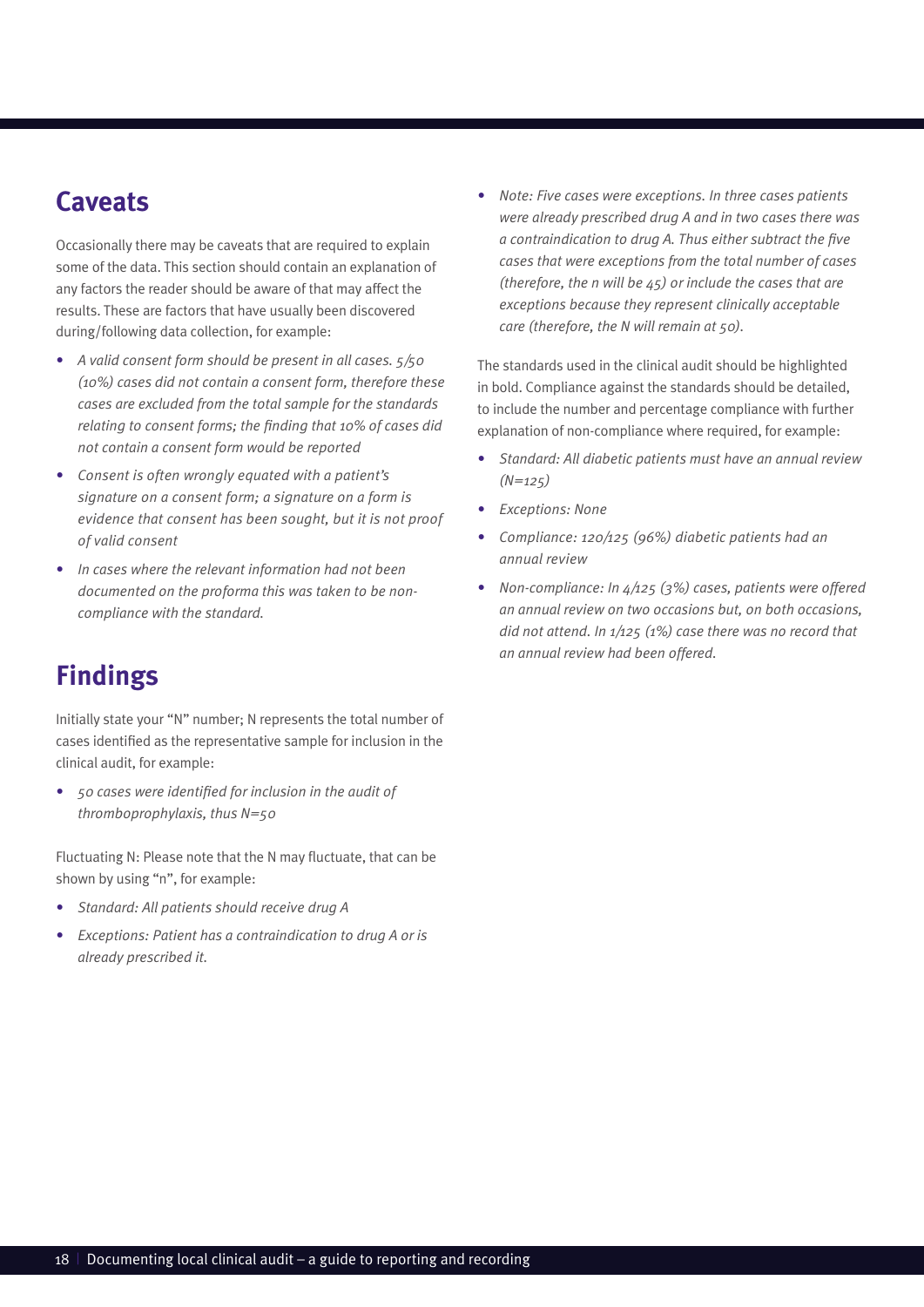

*Present data in table form where possible (this is usually sufficient for most clinical audits), for example:*

*Standard: The following signs should be recorded on admission (N=51):*

| <b>Criteria</b>       |    | <b>Adherence</b> |
|-----------------------|----|------------------|
|                       | n  | (%)              |
| Heart rate            | 50 | (98%)            |
| Respiratory rate      | 50 | (98%)            |
| Temperature           | 48 | (94%)            |
| <b>Blood pressure</b> | 45 | (88%)            |

Be selective with the use of charts, remembering to use the most appropriate method to present the data, e.g. pie charts to show proportions and bar charts for comparisons between different areas/time periods/audit cycles. See HQIP's [An](https://www.hqip.org.uk/wp-content/uploads/2018/10/final-an-introduction-to-data-analysis-october-2018.pdf)  [introduction to analysing quality improvement and assurance](https://www.hqip.org.uk/wp-content/uploads/2018/10/final-an-introduction-to-data-analysis-october-2018.pdf)  [data](https://www.hqip.org.uk/wp-content/uploads/2018/10/final-an-introduction-to-data-analysis-october-2018.pdf)<sup>6</sup> for guidance on the analysis and presentation of clinical audit data.

Individual clinicians/sites/wards whose practice is being audited should not be identified within the report. When presenting data, only an identifier should be used, for example:

- *• Clinician A*
- *• Clinician B, etc.*

If required, individuals could be informed of their own identifier, e.g. clinician A/site A, before or after the presentation.

Patient identifiable data, e.g. surname, date of birth, NHS number, hospital number, etc., should never be included in a clinical audit report, in line with Caldicott Principles. See HQIP's guide, *[Information governance for local quality improvement](https://www.hqip.org.uk/resource/information-governance-in-local-quality-improvement/#.XphOMlNKi8g)* <sup>3</sup> for further information.

NOTE: The full report for a completed clinical audit should include comparative data from at least two rounds of data collection, in order to assess the impact of actions taken to improve compliance. See section below - Evidence of improvement.

#### **Observations**

What overall observations can be drawn from your findings? Detail any key themes arising from the analysis of data or any other information gained as part of the audit process (use bullet points), in terms of good practice, and areas for improvement. Ensure your observations are supported by the project findings and include the key points (this section of the report is more likely to be read than any other), and known root causes of gaps in systems or care. Definitions of good practice and areas of practice requiring improvement should be determined by the project team, for example:

Areas of good practice:

- *• All asthmatic patients were given a yearly review*
- *• 98% of people with schizophrenia had their physical health monitored by a GP or primary healthcare professional at least once a year.*

Areas for improvement:

- *• Only 50% of patients with schizophrenia had documentation to confirm they were routinely monitored for co-existing conditions, because the relevant proforma weren't routinely made available*
- *• The doctor's signature was present on the consent form in only 75% of cases.*

#### **Presentation/Discussion**

Include information on where and when the project was presented and the discussion following the presentation (this can be copied from the minutes of the relevant meeting), for example:

*• The audit was presented at the cardiology clinical audit meeting on 19th February 2020, and the following comments and observations were made:*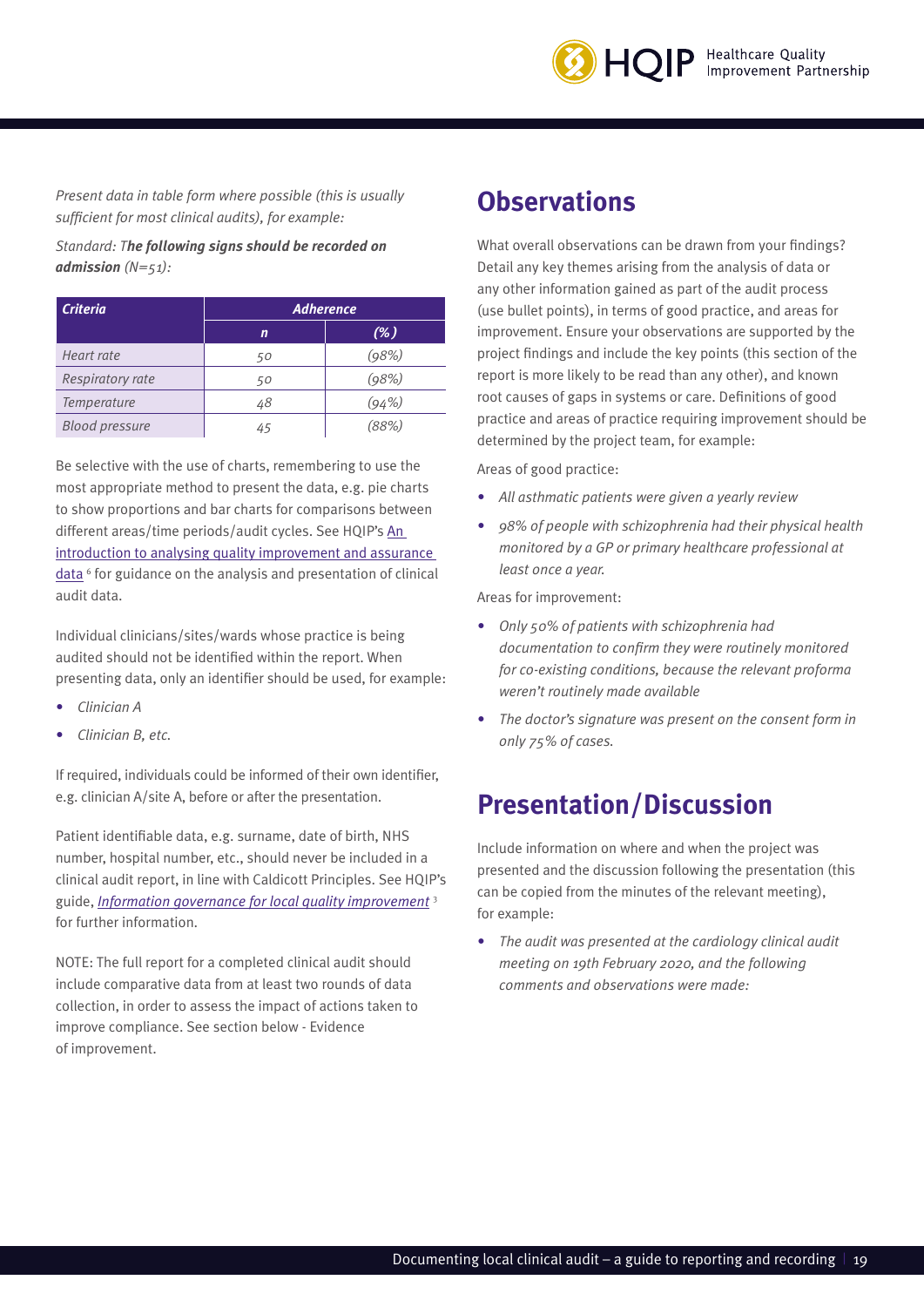#### **Recommendations**

Recommendations should be made based on the clinical audit results and any other relevant finding identified during the course of undertaking the audit, for example:

*• An audit of consent in radiology identified a process where consent forms were scanned onto a system; some staff were not scanning the whole consent form. It is recommended that the process for recording consent should be reviewed and changed to ensure all details are scanned.*

### **Action plan**

An action plan must be developed to address any shortfalls in compliance with the audit standards, and the report should explain, in narrative form, how the action plan has been developed, for example:

*• The audit findings were presented to the multidisciplinary care team at the monthly planning meeting. A root cause analysis exercise identified a number of key areas for improvement, and a working group was set up to develop an action plan to address these areas.*

The action plan must be based on a clear understanding of the reasons for shortfalls in the quality of care identified by the audit – see HQIP's guide, *[Using root cause analysis techniques](https://www.hqip.org.uk/resource/using-root-cause-analysis-techniques-in-clinical-audit/#.XphOZFNKi8h)*  [in clinical audit](https://www.hqip.org.uk/resource/using-root-cause-analysis-techniques-in-clinical-audit/#.XphOZFNKi8h)<sup>7</sup> for guidance on techniques that can be used in developing action plans.

Where possible, system improvements should be proposed within the action plan to prevent or reduce the likelihood of identified non-compliance with standards – for example, patient record redesign, rather than repeated use of reminder stickers, which lose impact over time.

The action plan should be SMART – that is, all the actions should be:

- *• Specific target a specific area for improvement*
- *• Measurable quantify or at least suggest an indicator of progress*
- *• Achievable specify who will do it, given available resources*
- *• Realistic state what results can realistically be achieved*
- *• Time-related specify when the result(s) can be achieved.*

All recommendations in the clinical audit report should be numbered and mirrored in the action plan. For example:

*1. By 31st May 2020, the lead consultant for fractured neck of femur will have updated the local guidelines for the management of fractured neck of femur patients, to include standards for the transfer of patients from the Emergency Department to the Orthopaedic ward within two hours of arrival.*

#### **Evidence of improvement**

**The clinical audit cycle is not complete until evidence has been obtained to show that compliance with standards, and hence quality of care, has improved.** This evidence should be obtained by a second round of data collection, so that comparative data from both rounds can be included in the audit findings section above.

This is not the only way that evidence of the impact of changes may be obtained, and any other evidence should be documented here. This may include:

- *• Annotated time series data such as process control charts showing the impact of interventions*
- *• A summary of the outcomes of repeated 'plan, do, study, act' (PDSA) cycles*
- *• An improvement in patient satisfaction demonstrated by patient reported experience measures*
- *• Evidence of reductions in length of stay or changes in prescribing habits that will generate financial savings for the Trust.*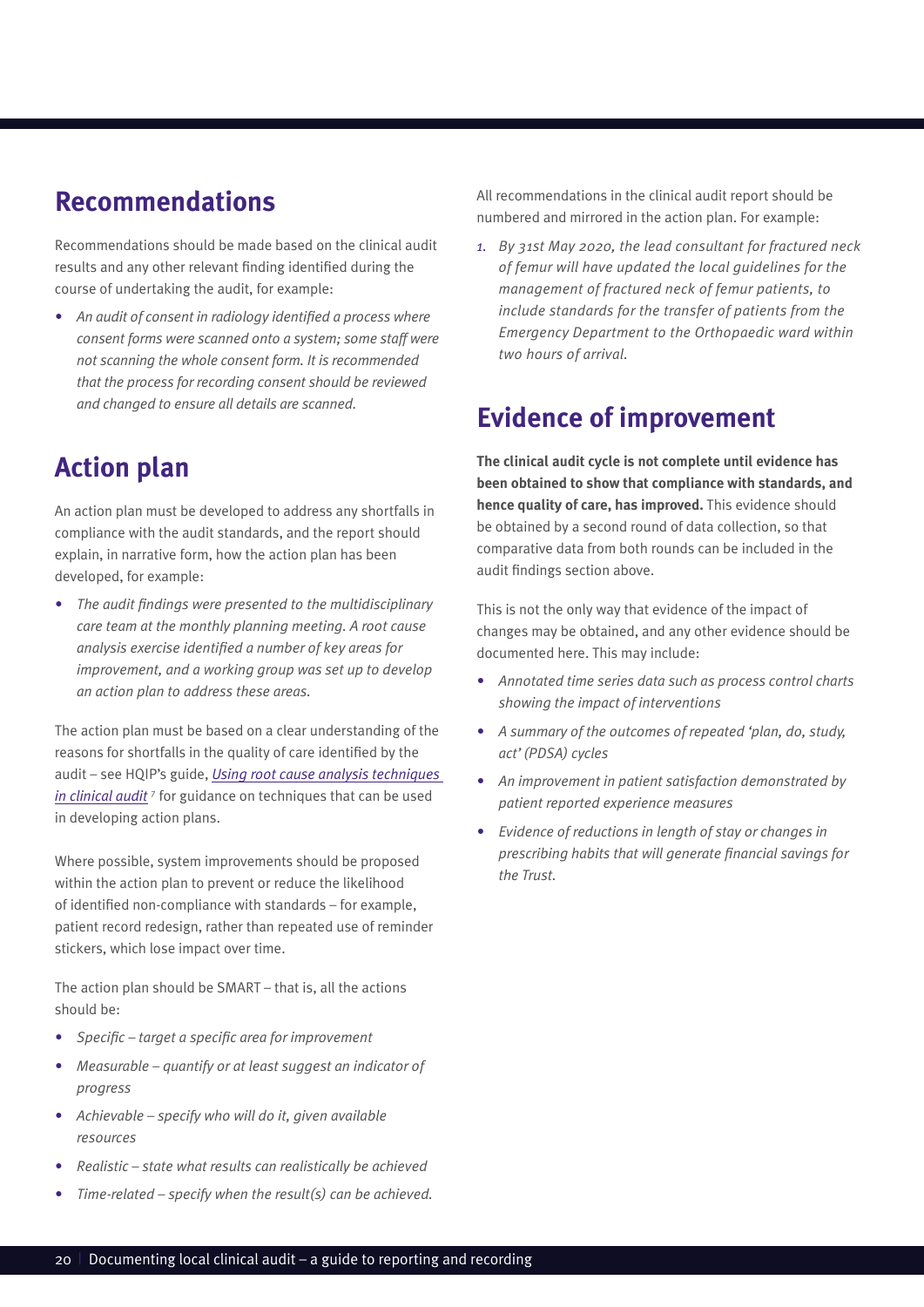

## **Learning points**

Include any learning points relating to the clinical audit methodology and process that may need to be considered and addressed before undertaking a re-audit, for example:

- *• Difficulties with identifying the patient sample*
- *• Required updates to the clinical audit proforma.*

### **References**

Where applicable detail any references in Harvard format, for example:

*• NICE (March 2014). Clinical Guideline: Psychosis and schizophrenia in adults: prevention and management.*

There is no need to repeat any references already detailed in the standards/guidelines/evidence base section. References to previous audit reports should also be included here, for example:

*• St Elsewhere Community Trust (January 2020) Audit of asthma management in paediatrics (Audit number 111)*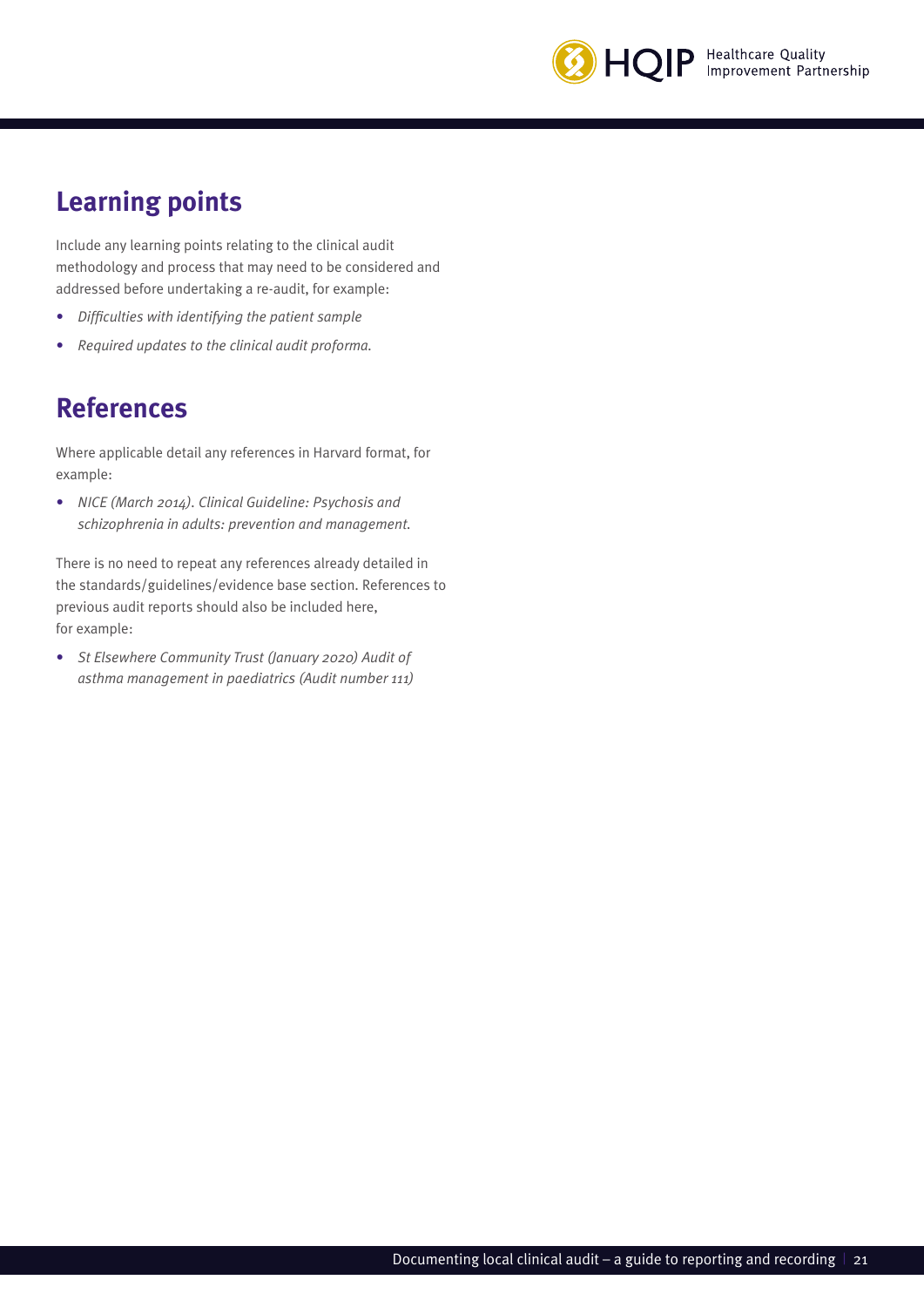| Audit Number:                                                                                                                                                                             |                                                                                                                                                                                                                               |                                   |                                                                 | <b>KEY</b> (Change status)                                                                                                                                                                                                                                                      |                                        |
|-------------------------------------------------------------------------------------------------------------------------------------------------------------------------------------------|-------------------------------------------------------------------------------------------------------------------------------------------------------------------------------------------------------------------------------|-----------------------------------|-----------------------------------------------------------------|---------------------------------------------------------------------------------------------------------------------------------------------------------------------------------------------------------------------------------------------------------------------------------|----------------------------------------|
| <b>Clinical Audit Action Plan</b>                                                                                                                                                         |                                                                                                                                                                                                                               |                                   |                                                                 | Recommendation never actioned (please state reasons)<br>Other (please provide supporting information)<br>Recommendation agreed but not yet actioned<br>Recommendation fully implemented<br>Action in progress<br>$\overline{\mathbf{a}}$<br>$\dot{5}$<br>$\dot{+}$<br>$\dot{5}$ |                                        |
| Project title                                                                                                                                                                             | Ensure this is exactly the same as the title detailed                                                                                                                                                                         | on the front cover of the report. |                                                                 |                                                                                                                                                                                                                                                                                 |                                        |
| Name:<br>Action plan lead                                                                                                                                                                 |                                                                                                                                                                                                                               | Job Title:                        |                                                                 | Contact No:                                                                                                                                                                                                                                                                     |                                        |
|                                                                                                                                                                                           | state what needs to be done to achieve the recommendation. All updates to the action plan should be included in the "comments" section.<br>Ensure that the recommendations detailed in the action plan mirror thos            |                                   |                                                                 | e recorded in the "recommendations" section of the report. The "actions required" should specifically                                                                                                                                                                           |                                        |
| <b>Recommendations</b>                                                                                                                                                                    | (specify "None", if<br><b>Actions required</b><br>none required)                                                                                                                                                              | <b>Action by date</b>             | Person responsible<br>(name and grade)                          | encountered in facilitating change, reasons<br>(provide examples of action in progress,<br>why recommendation has not been<br>changes in practices, problems<br>Comments/action status<br>actioned, etc.)                                                                       | (see Key above)<br><b>Change stage</b> |
| standard for transfer of patients<br>ward within two hours, into the<br>from Emergency Department to<br>with fractured neck of femur<br>Need to incorporate the<br>local guideline.<br>1. | Update the local patient management<br>Department to the Orthopaedic ward<br>guideline for fractured neck of femur<br>to include standards for the transfer<br>of patients from the Emergency<br>within two hours of arrival. | 31st May 2020                     | Lead Consultant for Fractured<br>Neck of Femur<br>Mrs R Riding, | the updated local guideline to the clinical<br>29th May 2020 - Mrs R Riding forwarded<br>audit department as evidence that the<br>action has been completed.                                                                                                                    | $\sim$                                 |
|                                                                                                                                                                                           | Replace previous version of guideline<br>with updated version on the Trust<br>electronic guideline system.                                                                                                                    | 5th June 2020                     | Clinical Guidelines<br>Administrator<br>Mr A Smith,             | 4th June 2020 - Awaiting Clinical Guideline<br>Group sign off, 10 June 2020.                                                                                                                                                                                                    | $\mathcal{L}$                          |
| $\ddot{\sim}$                                                                                                                                                                             |                                                                                                                                                                                                                               |                                   |                                                                 |                                                                                                                                                                                                                                                                                 |                                        |

# 22 | Documenting local clinical audit - a guide to reporting and recording 22  $\parallel$  Documenting local clinical audit – a guide to reporting and recording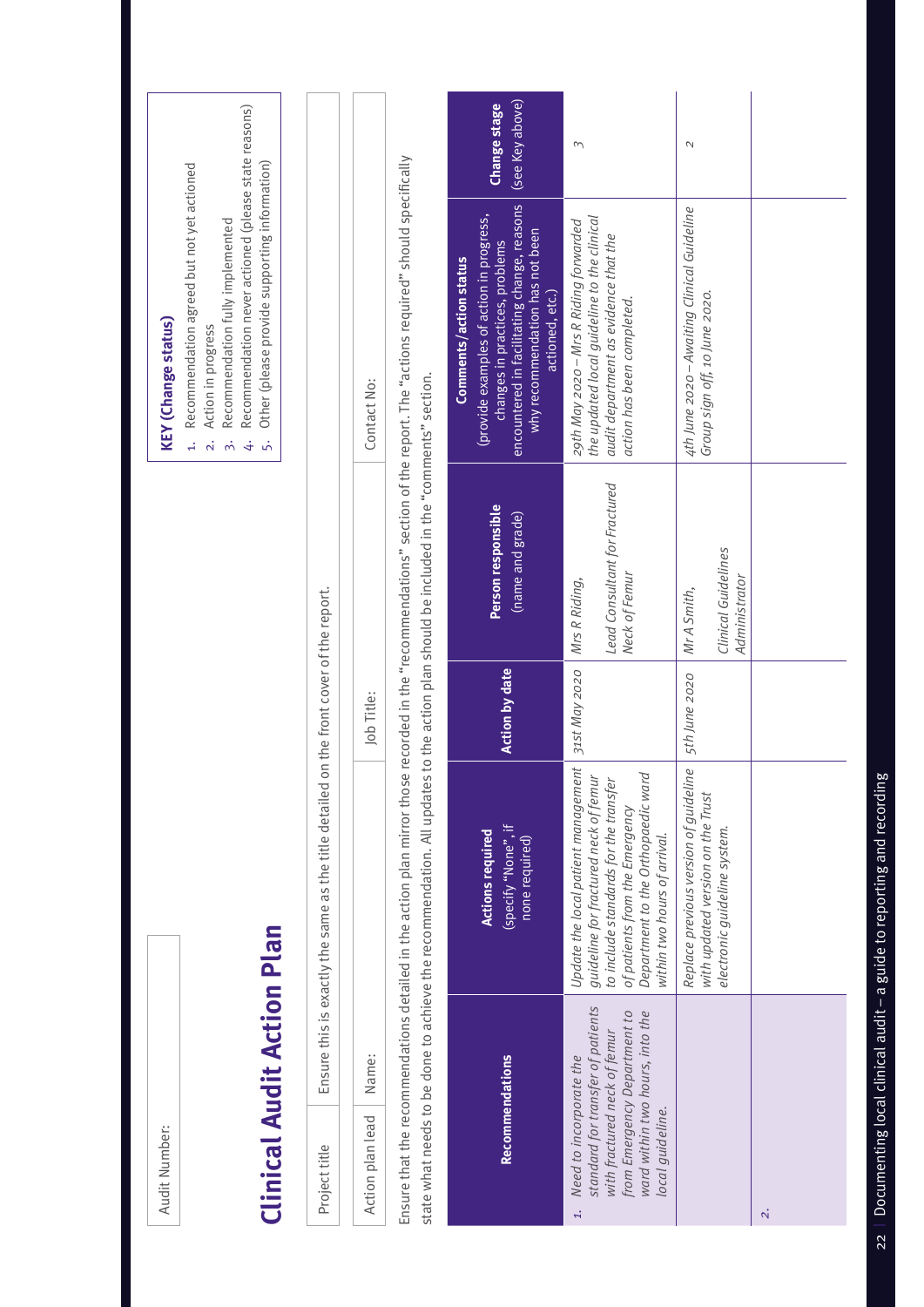

# References

- 1. Statutory and mandatory requirements in clinical audit (HQIP): *[www.hqip.org.uk/resources/hqip-statutory-and](https://www.hqip.org.uk/resource/hqip-statutory-and-mandatory-requirements-in-clinical-audit-guidance/#.XosbPlNKgW8)[mandatory-requirements-in-clinical-audit-guidance/](https://www.hqip.org.uk/resource/hqip-statutory-and-mandatory-requirements-in-clinical-audit-guidance/#.XosbPlNKgW8)*
- 2. Best practice in clinical audit (HQIP): *[www.hqip.org.uk/](https://www.hqip.org.uk/resource/best-practice-in-clinical-audit/#.XphQeFNKi8h)  [resources/Best-Practice-in-Clinical-Audit-hqip-guide/](https://www.hqip.org.uk/resource/best-practice-in-clinical-audit/#.XphQeFNKi8h)*
- 3. Information governance for local quality improvement (HQIP): *[www.hqip.org.uk/resources/information](https://www.hqip.org.uk/resource/information-governance-in-local-quality-improvement/#.XosbalNKgW8)[governance-for-local-quality-improvement/](https://www.hqip.org.uk/resource/information-governance-in-local-quality-improvement/#.XosbalNKgW8)*
- 4. Guide for clinical audit leads (HQIP): *[www.hqip.org.uk/](https://www.hqip.org.uk/resource/guide-for-clinical-audit-leads/#.XphQn1NKi8h)  [resources/guide-for-clinical-audit-leads/](https://www.hqip.org.uk/resource/guide-for-clinical-audit-leads/#.XphQn1NKi8h)*
- 5. Developing a clinical audit programme (HQIP): *[www.hqip.](https://www.hqip.org.uk/resource/developing-a-clinical-audit-programme/#.XosbkVNKgW8)  [org.uk/resources/developing-a-Clinical-Audit-Programme/](https://www.hqip.org.uk/resource/developing-a-clinical-audit-programme/#.XosbkVNKgW8)*
- 6. An introduction to analysing quality improvement and assurance data (HQIP): *[https://www.hqip.org.uk/resource/](https://www.hqip.org.uk/wp-content/uploads/2018/10/final-an-introduction-to-data-analysis-october-2018.pdf) [an-introduction-to-statistics-for-local-clinical-audit-and](https://www.hqip.org.uk/wp-content/uploads/2018/10/final-an-introduction-to-data-analysis-october-2018.pdf)[improvement/#.Xhrgyb77Rdg](https://www.hqip.org.uk/wp-content/uploads/2018/10/final-an-introduction-to-data-analysis-october-2018.pdf)*
- 7. Using root cause analysis techniques in clinical audit (HQIP): *[www.hqip.org.uk/resources/using-root-cause](https://www.hqip.org.uk/resource/using-root-cause-analysis-techniques-in-clinical-audit/#.XphQ_VNKi8h)[analysistechniques-in-clinical-audit/](https://www.hqip.org.uk/resource/using-root-cause-analysis-techniques-in-clinical-audit/#.XphQ_VNKi8h)*
- 8. A guide to quality improvement methods (HQIP): *[www.](https://www.hqip.org.uk/resource/guide-to-quality-improvement-methods/#.XphRHFNKi8h)  [hqip.org.uk/resources/guide-to-quality-improvement](https://www.hqip.org.uk/resource/guide-to-quality-improvement-methods/#.XphRHFNKi8h)[methods/](https://www.hqip.org.uk/resource/guide-to-quality-improvement-methods/#.XphRHFNKi8h)*
- 9. Developing a clinical audit policy (HQIP): *[www.hqip.](https://www.hqip.org.uk/resource/developing-clinical-audit-policy-strategy/#.XphRRlNKi8g) [org. uk/resources/clinical-audit-policy-and-clinical-audit](https://www.hqip.org.uk/resource/developing-clinical-audit-policy-strategy/#.XphRRlNKi8g)[strategy/](https://www.hqip.org.uk/resource/developing-clinical-audit-policy-strategy/#.XphRRlNKi8g)*
- 10. Guide to managing ethical issues in quality improvement or clinical audit projects (HQIP): *[www.hqip.org.uk/](https://www.hqip.org.uk/resource/guide-to-managing-ethical-issues-in-quality-improvement-or-clinical-audit-projects/#.XphRalNKi8g)  [resources/ethics-for-clinical-audit-and-qi/](https://www.hqip.org.uk/resource/guide-to-managing-ethical-issues-in-quality-improvement-or-clinical-audit-projects/#.XphRalNKi8g)*
- 11. Clinical audit: A guide for NHS Boards and partners (HQIP): *[www.hqip.org.uk/resources/clinical-audit-a](https://www.hqip.org.uk/resource/clinical-audit-a-guide-for-nhs-boards-and-partners/#.XphVhlNKi8g)[guide-for-nhs- boards-and-partners/](https://www.hqip.org.uk/resource/clinical-audit-a-guide-for-nhs-boards-and-partners/#.XphVhlNKi8g)*
- 12. Using clinical audit in commissioning healthcare services (HQIP): *[https://www.hqip.org.uk/resource/using-clinical](https://www.hqip.org.uk/resource/using-clinical-audit-in-commissioning/#.XoscWlNKgW9)[audit-in-commissioning/#.Xhr1Bb77Rdg](https://www.hqip.org.uk/resource/using-clinical-audit-in-commissioning/#.XoscWlNKgW9)*
- 13. Involving Patients (HQIP): *[www.hqip.org.uk/involving](https://www.hqip.org.uk/involving-patients/#.Xoscc1NKgW8)[patients/](https://www.hqip.org.uk/involving-patients/#.Xoscc1NKgW8)*
- 14. How to develop patient-friendly clinical audit reports (HQIP): *[www.hqip.org.uk/resources/how-to-develop](https://www.hqip.org.uk/resource/how-to-develop-patient-friendly-clinical-audit-reports/#.Xosck1NKgW8)[patient-friendly-clinical-audit-reports/](https://www.hqip.org.uk/resource/how-to-develop-patient-friendly-clinical-audit-reports/#.Xosck1NKgW8)*
- 15. Guide to ensuring data quality in clinical audits (HQIP): *[www.hqip.org.uk/resources/hqip-guide-to-ensuring-data](https://www.hqip.org.uk/resource/hqip-guide-to-ensuring-data-quality-in-clinical-audits/#.XosczVNKgW8)[quality-in-clinical-audits/](https://www.hqip.org.uk/resource/hqip-guide-to-ensuring-data-quality-in-clinical-audits/#.XosczVNKgW8)*